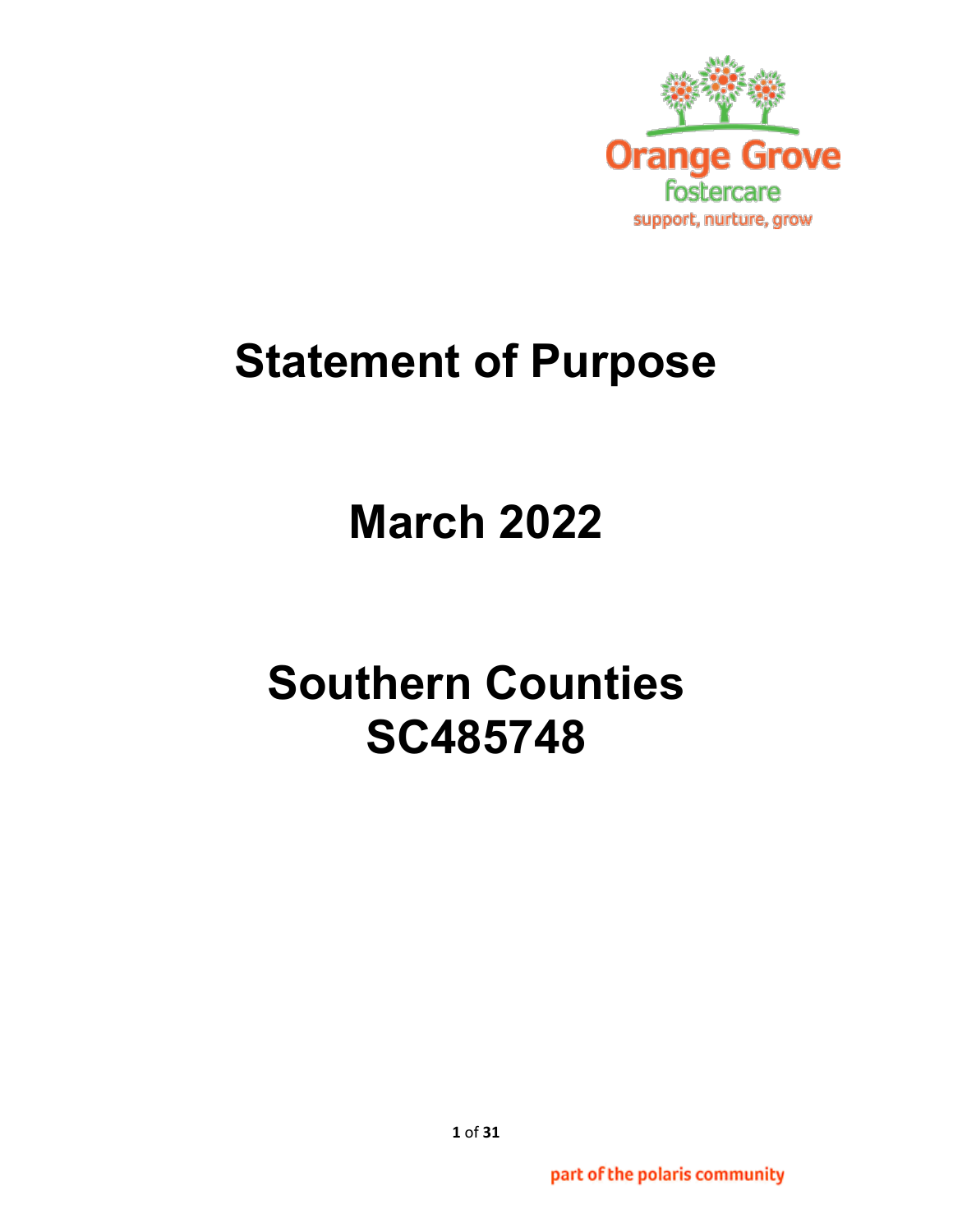## **CONTENTS**

| Section 1  | Introduction                                   | Page 3  |
|------------|------------------------------------------------|---------|
| Section 2  | <b>Equality and Diversity</b>                  | Page 3  |
| Section 3  | Aims and Objectives                            | Page 4  |
| Section 4  | <b>Status and Constitution</b>                 | Page 5  |
| Section 5  | <b>Company Meetings</b>                        | Page 5  |
| Section 6  | <b>Management Structure</b>                    | Page 6  |
| Section 7  | <b>Team Structure</b>                          | Page 8  |
| Section 8  | <b>Standards of Care and Mission Statement</b> | Page 10 |
| Section 9  | <b>Service Provision</b>                       | Page 11 |
| Section 10 | Behaviour - Understanding and Support          | Page 13 |
| Section 11 | <b>Recruitment Assessment and Approval</b>     | Page 14 |
| Section 12 | <b>Training and Development</b>                | Page 19 |
| Section 13 | Supporting Foster Carers to Care for Children  | Page 20 |
| Section 14 | <b>Supporting Children and Young People</b>    | Page 22 |
| Section 15 | <b>Statistical Information</b>                 | Page 23 |
| Section 16 | Outcomes                                       | Page 24 |
| Section 17 | <b>Quality Assurance</b>                       | Page 24 |
| Section 18 | <b>Complaints and Compliments</b>              | Page 25 |
| Section 19 | <b>Contact Details</b>                         | Page 31 |

**2** of **31**

part of the polaris community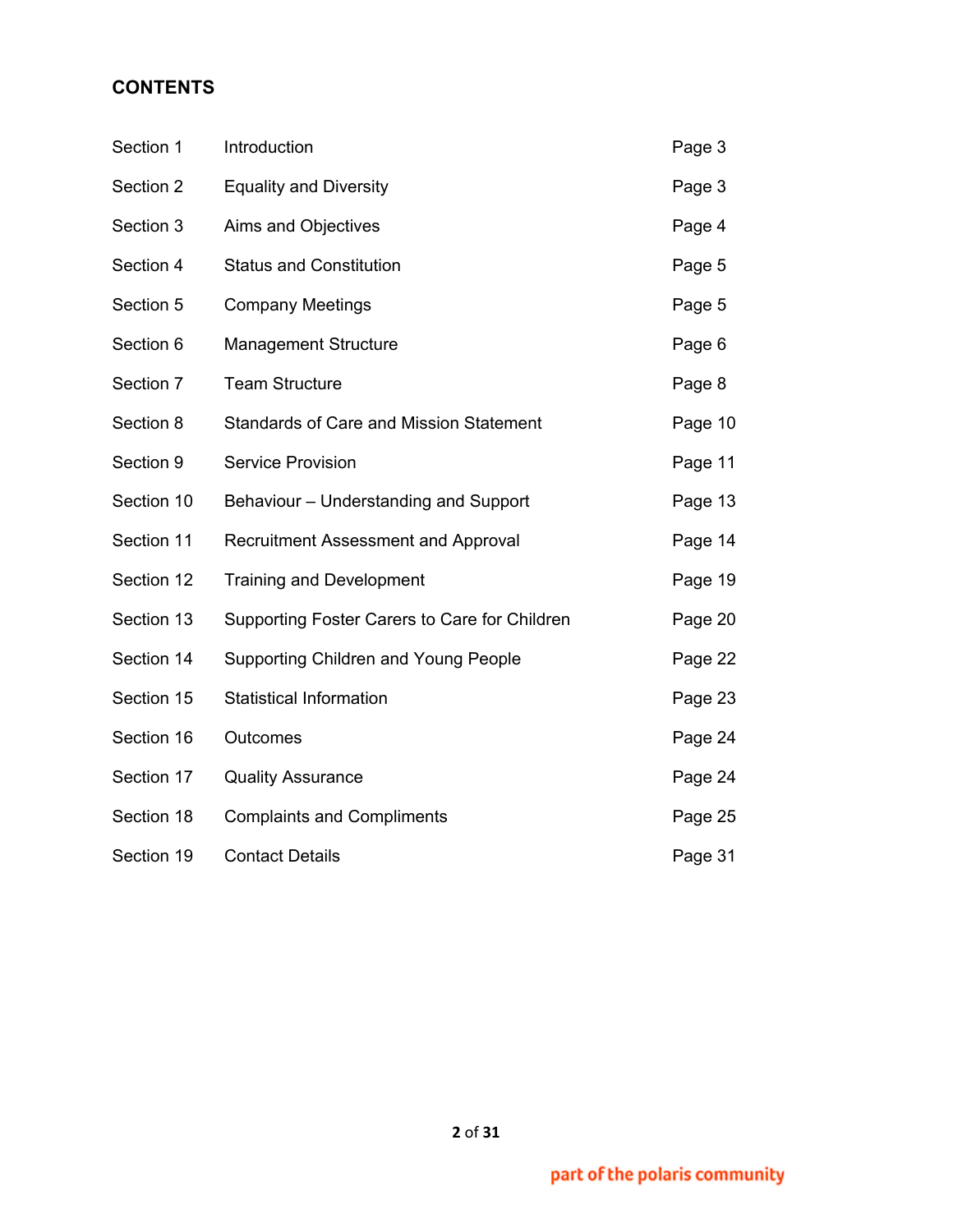## **Section 1 Introduction**

This document sets out the Statement of Purpose of Orange Grove Foster Care.

It relates to the operations of Orange Grove Foster Care as a national Independent Fostering Provider and specifically to the Southern Counties Office.

This Statement of Purpose has been developed in accordance with appropriate statute law and regulations, including:

- **Care Standards Act 2000**
- **Fostering Services National Minimum Standards 2011**
- **EXECUTE:** Fostering Services (England) Regulations 2011
- **The Children Act 1989 Guidance and Regulations Volume 4 : Fostering Services**
- **The Care Planning, Placement and Case Review and Fostering Services (Miscellaneous** Amendments) Regulations 2013.

Orange Grove Foster Care's Statement of Purpose provides a range of information, which is intended for a wide audience including:

- **<sup>\*</sup>** Orange Grove Foster Care Staff
- **EX EXECUTE:** Foster Carers and Prospective Foster Carers
- **Children and young people who are placed with Orange Grove Foster Care**
- **Local Authorities who place or are considering placing children and young people with** Orange Grove Foster Carers
- **Colleagues from other Social Care Agencies**
- **The General Public.**

This Statement of Purpose is reviewed and updated frequently by the Management Team and Registered Managers in respect of local information.

#### **Section 2 Equality and Diversity**

Orange Grove Foster Care is committed to equality of opportunity and encourages applicants from all sectors of the community.

Our vision places equality at the heart of our approach to policy making, service delivery and employment. We are committed to identifying, understanding and eliminating barriers that prevent access to services, information and employment.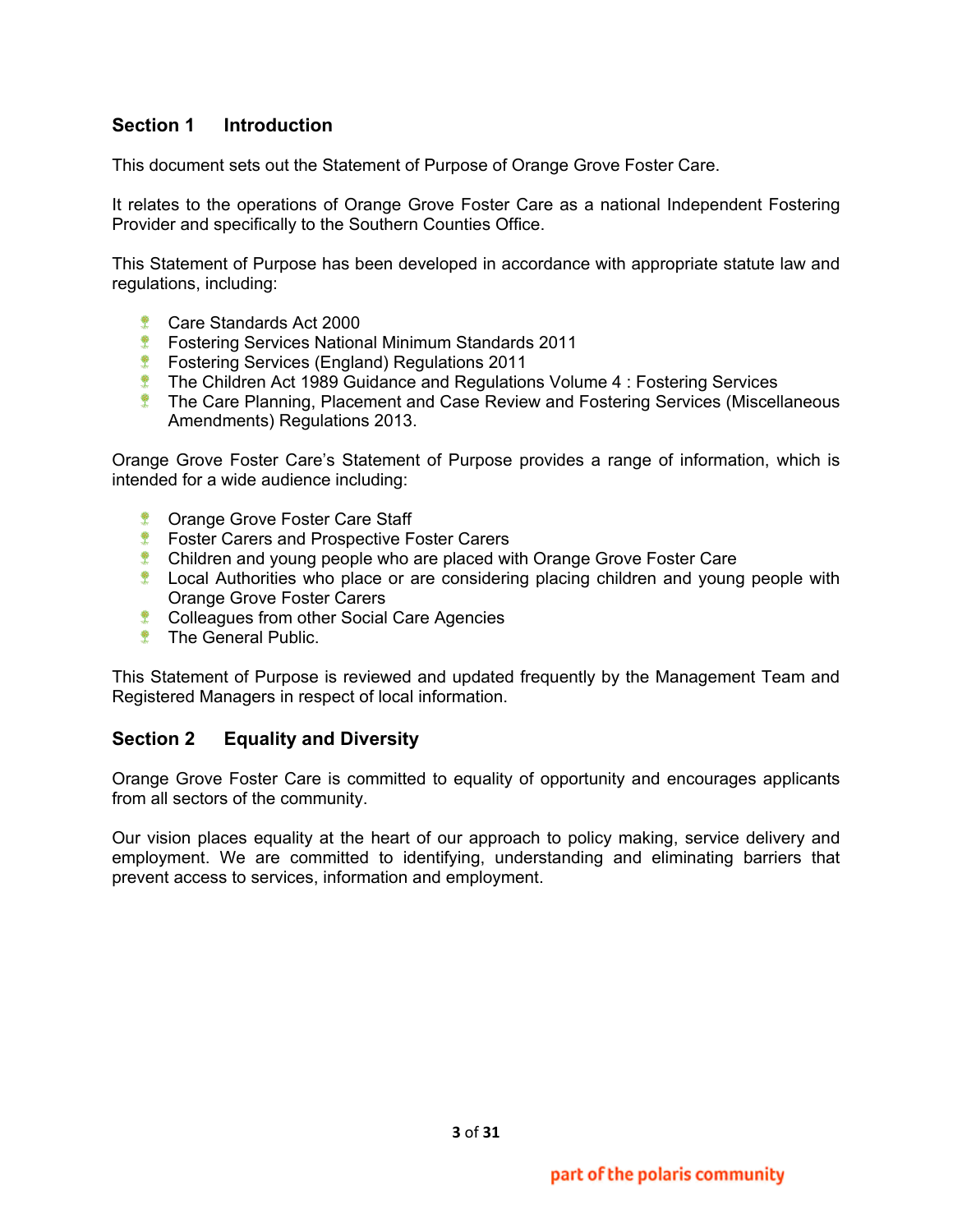## **Section 3 Aims and Objectives**

## **3.1 Aims**

Orange Grove Foster Care is a leading national Independent Fostering Service Provider. We are recognised as a first choice provider of excellent family placements. We share a set of common principles, which guide our work with children and young people and their Foster Carers. Our success is based on our commitment to providing extensive support to carers and the value we place upon working in partnership.

We aim to achieve respect for and promotion of the racial, cultural, religious and linguistic backgrounds of children and young people, having consideration to gender, sexuality and any disability of fostered children and young people, when making placement decisions.

## **3.2 Objectives**

- **The provide a responsive, supportive and professional 24 hour service for Foster Carers,** children / young people and local authorities.
- **T** To deliver foster care placements that ensure young people, who are looked after by local authorities, receive a stable and consistent experience of safe, warm and caring family life with skilled and trained foster carers.
- $\ddot{\ddot{\mathbf{}}}$  To ensure that high quality care, in a family setting, is provided for children and young people, through supportive foster homes where the needs of every child is central.
- **T** To deliver foster care placements that promote a child centred approach and encourage every child to maximise their potential.
- **To ensure that the child's welfare is paramount in all our decisions.**
- $\ddot{\ddot{\mathbf{x}}}$  To provide an extensive support service to our carers in the knowledge that this has a direct bearing on successful placement outcomes.
- $\ddot{\mathbf{r}}$  To ensure careful matching of a child's needs and wishes with the skills, experience and qualities of our foster carers.
- **To recruit and retain Foster Carers from diverse backgrounds and thereby ensuring a** choice of appropriate placement options for children and young people.
- **The ensure that cultural and diversity needs of every child and young person placed with our** Foster Carers are met.
- $\ddot{\ddot{\mathbf{r}}}$  To promote the educational achievements of young people and thereby enabling them to benefit from a range of educational opportunities.
- To enable young people to pursue interests and hobbies and participate in a range of activities.
- **To promote a healthy lifestyle.**
- $\hat{I}$  To ensure that every child's emotional and physical health needs are met.
- $\ddot{\ddot{\mathbf{x}}}$  To promote contact, as appropriate, with birth family and significant others, for every fostered child and young person, during their foster placement.
- **To provide an inclusive partnership approach which embraces children and young people,** their families, Foster Carers and local authorities.
- $\ddot{\ddot{\mathbf{r}}}$  To provide a commitment to the ongoing learning, training and professional developments of Foster Carers and staff.
- **The Foster Carers undertaking parent and child placements receive relevant training** and understand the specific needs, requirements and specialism of these placements.
- **To provide a training programme for Foster Carers.**
- $\bullet$  To constantly deliver best value and pursue continual improvement in all areas.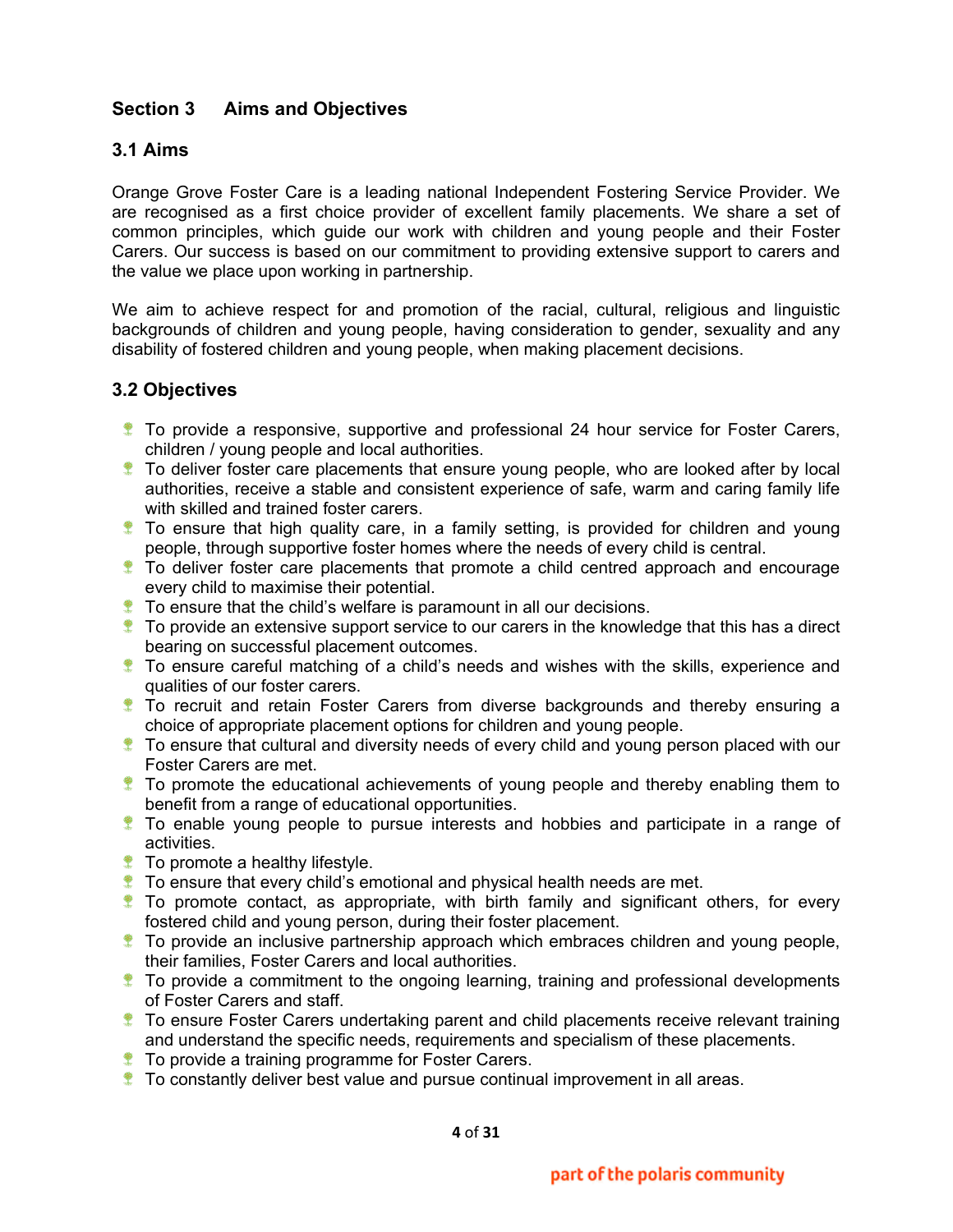## **Section 4 Status and Constitution**

Orange Grove Foster Care is an Independent Fostering Provider established in 1996, since which time it has grown organically to be a successful and leading national provider of high quality fostering services, for children and young people through supportive foster placements where the needs of every child is central.

In 2009 Orange Grove Foster Care was purchased by Hillcrest Care Ltd. In 2013 share ownership of Hillcrest was reorganised to Sovereign Capital. In June 2014 Orange Grove became 2 regions, north and south and offices were merged to create 8 registered offices, 4 offices in the north region and 4 offices in the south region. As from 8 July 2014 following a demerger of Orange Grove from Hillcrest and an integration into Partnership in Children's Services, (PiCS) all offices became registered under Orange Grove Foster Care Limited, which is a limited company registered under the Companies Act 1985, (company registration number 07027421). In July 2017 Orange Grove appointed a new Director whilst maintaining Central Services under the PiCS umbrella. In 2019 Orange Grove, as an agency within PiCS, integrated with Core Assets and in July 2020 announced the former PiCS and Core Assets new Group name as Polaris.

Orange Grove Foster Care currently has 6 registered offices and is Registered and Inspected as a Fostering Provider under the Care Standards Act 2000 and Fostering Standards Regulations 2011 and is therefore properly constituted to provide foster care placements for children and young people 'Looked After' on behalf of Local Authorities.

## **Section 5 Company Meetings**

Senior Management meetings and separate Board meetings take place regularly. These meetings are attended by relevant senior staff who are responsible for the corporate governance of the company, as well as determining and reviewing the company's:

- **<sup>\*</sup>** Annual Business Plan.
- **<sup>\*</sup>** Legal Compliance.
- **Strategic vision, direction and goals.**
- **Culture, values, vision and mission.**
- **Financial expenditure, management and performance.**
- **Componisational structure and capacity to implement strategic direction.**
- *\** Policies and Procedures.
- **<sup>\*</sup>** Quality Assurance.

Orange Grove Foster Care also hold monthly Manager meetings between Senior Managers, Registered Managers and relevant support staff, to monitor service and performance, address and coordinate the implementation of service developments, business and strategic issues and to benchmark best practice.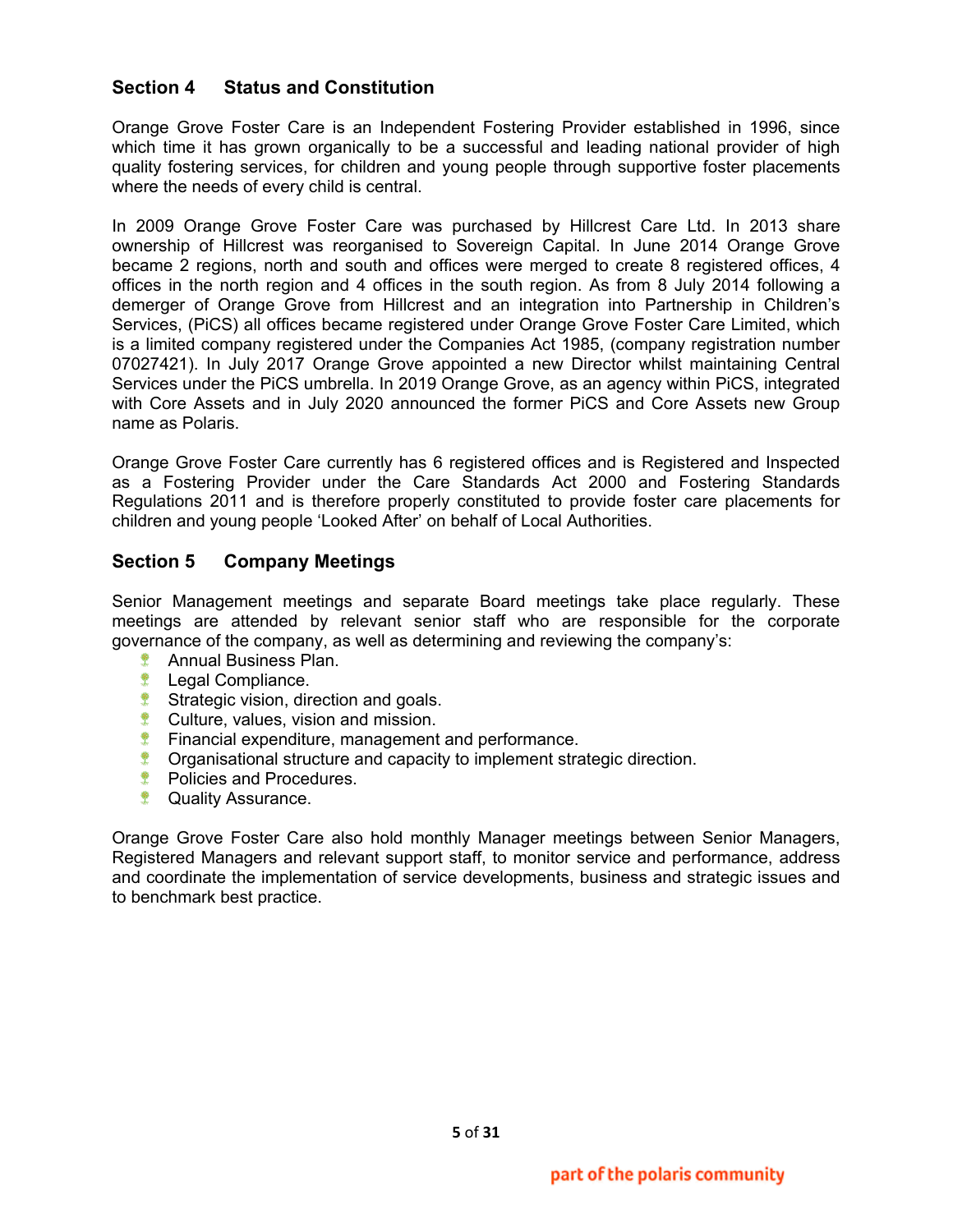#### **Section 6 Management Structure**

The Management Team have considerable experience in social work, management, practice and development roles and consist of:

Jo August, Group Chief Executive Officer and Responsible Individual Tracy Livesey, Managing Director Peter Battram, Agency Decision Maker Heather Sheridan, Operational Lead

Craig Clark, Registered Manager, Yorkshire Office Heather Sheridan, Registered Manager, Northwest Office Rajvir Barker, Team Manager, Staffordshire Office Registered Manager application in process Erica Eversfield, Registered Manager, Three Shires Office, Claudia Macovei, Team Manager, London and Essex Office Registered Manager application in process James McGarrigle, Registered Manager, Southern Counties Office

The Managing Director and the Operational Lead of Orange Grove provide support to the Registered Managers who are based in and manage the local registered Orange Grove offices.

All Orange Grove registered offices are supported by:

Human Resources Team Learning and Development Team Recruitment Team Marketing Team Carer Recruitment Team Commercial Team Placement Team Quality Assurance and Safeguarding Manager Quality Assurance and Panel Manager IT support

The organisation chart below outlines the Management Team and organisational structure: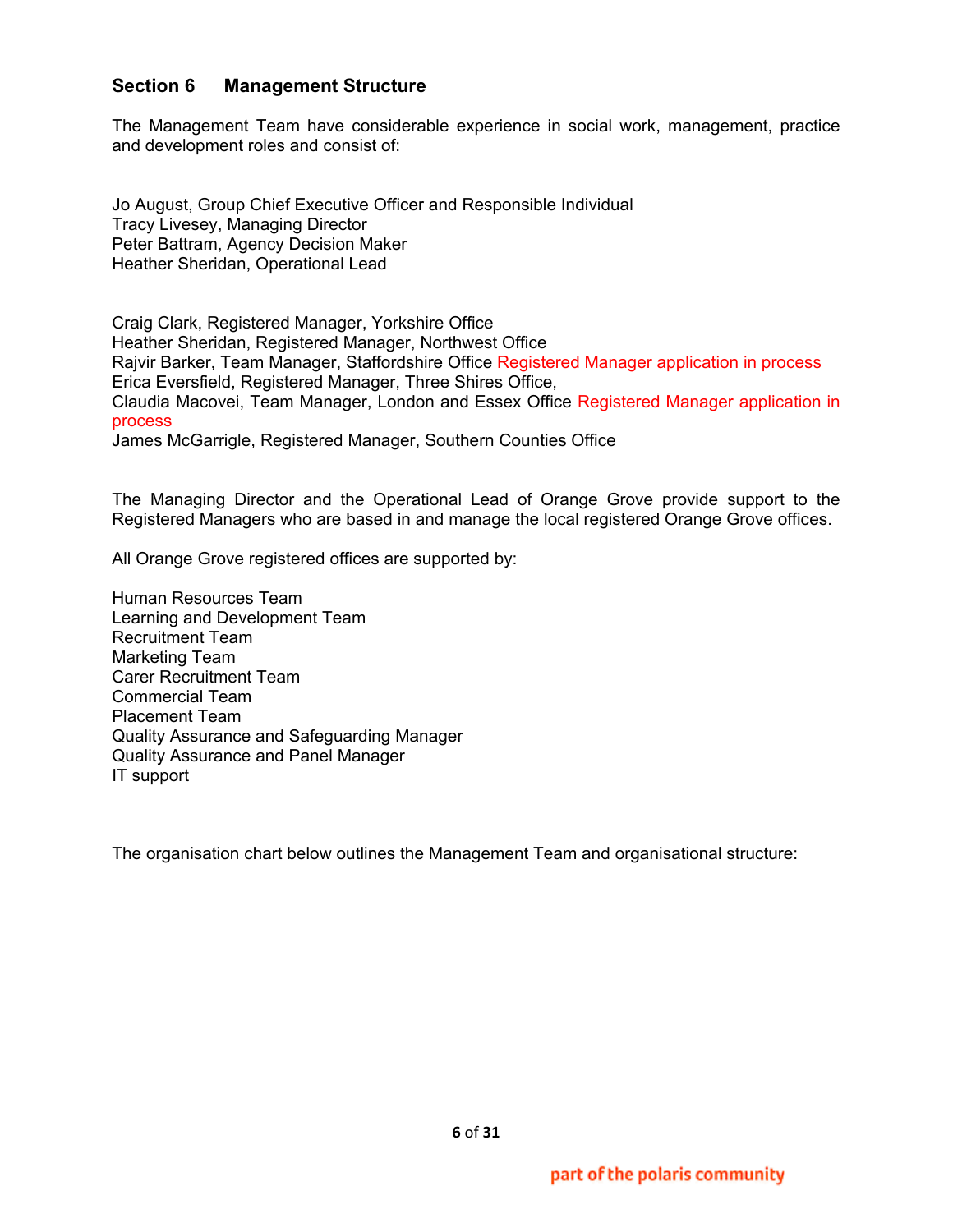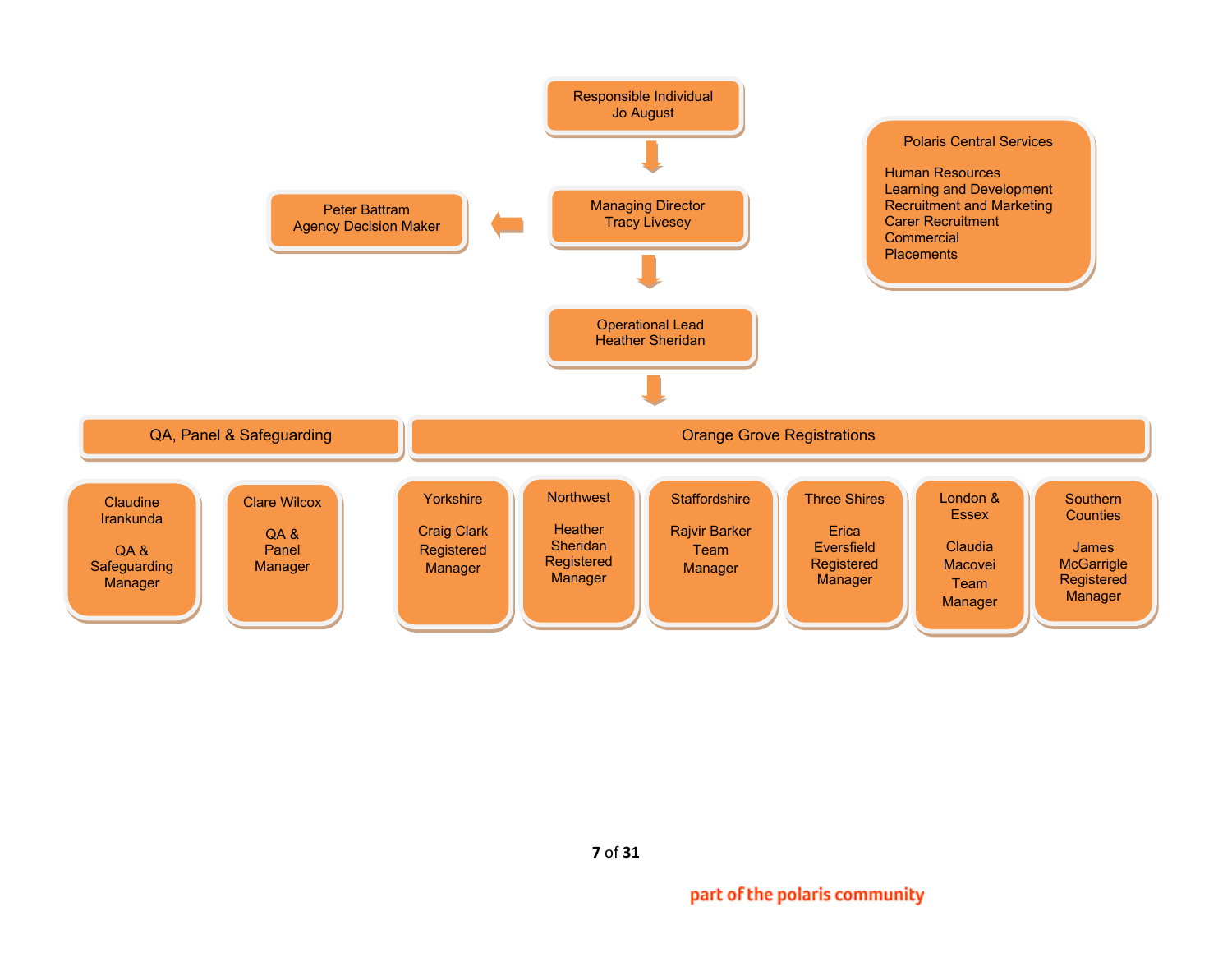## **Section 7 Team Structure**



Orange Grove staff have the following roles:

**Managing Director** – To strategically support the company and registrations and offer legal advice.

**Operational Lead** – To provide advice and line management support to the Orange Grove Registered Managers and quality assurance staff.

**Registered Manager** – Responsible for overseeing compliance with the National Minimum Standards, Fostering Regulations and other relevant legal obligations as well as internal policies for their registration, supported by centralised services. They have day to day operational management responsibilities for their registered office. They are designated managers for child protection as well as the LADO contact.

**Principal Social Worker / Team Managers** – Provide day to day operational support to the Registered Manager for service delivery within defined geographical areas. They are supervised and supported by their Registered Manager and have access to centralised services.

**Family Support Workers** - Undertake outreach work and support to Foster Carers in their day to day task of looking after the children and young people in their area, on behalf of the Agency.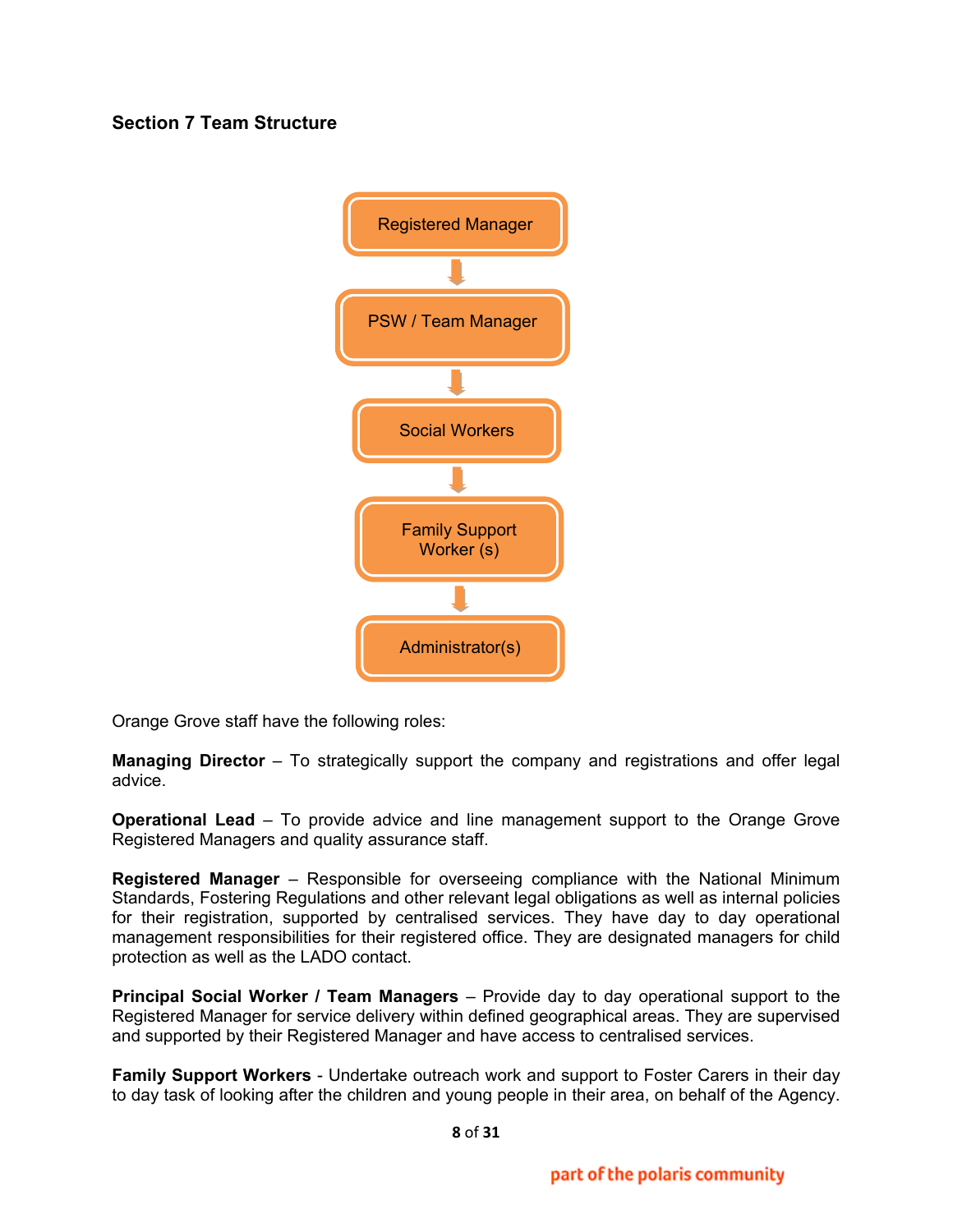They also coordinate activities and undertake age appropriate consultation with children and young people who are looked after and birth children. In addition, they help to support children looked after into independence.

**Social Workers** - Orange Grove Foster Care has recruited qualified and experienced social work staff who are registered individually with the Health and Care Professions Council (HCPC). They are responsible for supporting, advising and monitoring our Foster Carers, visiting carer households regularly, attending meetings, spending time with children and young people in placement as appropriate and making recommendations to the Foster Carer's review.

**Administrators** – Provide vital administrative day to day support to their Team by ensuring good communication, facilities, recording, IT and general administrative support.

In addition to permanent staff, Orange Grove Foster Care has a pool of staff who work on an independent, self-employed basis across a variety of roles in the company, e.g. Independent Form F Assessors, Sessional Social Workers offering placement support, Independent Investigators for formal complaints, Therapeutic Support, Child Helpline Co-ordinator, Medical Advisers and an Education Coordinator who provides advice, support and guidance on educational issues for children looked after.

All Orange Grove Foster Care Therapists hold appropriate qualifications and membership of a nationally recognised organisation relevant to their work. They have extensive experience in understanding the emotional needs of children and young people, especially those in Care.

For all self-employed staff verification of formal qualifications is assured and Orange Grove Foster Care carries out the required checks and enquiries, comparable to those of permanent staff, to ensure that the welfare of children and young people is safeguarded and promoted.

All staff who undertake work for Orange Grove Foster Care have contracts of employment and job descriptions or contractual briefs.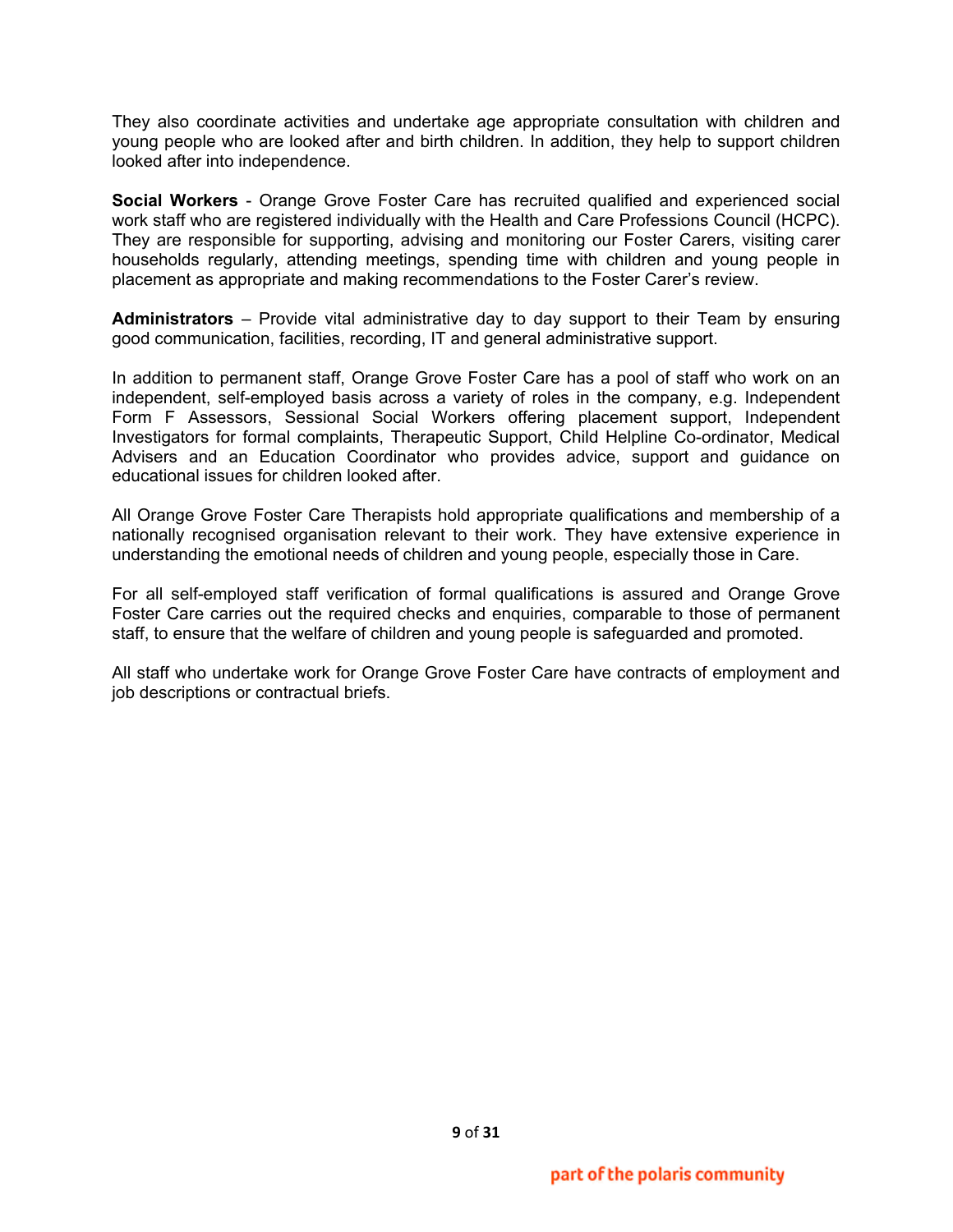## **Section 8 Standards of Care**

#### **Mission Statement**

#### **"To provide excellent family care for children and young people, enabling them to achieve their full potential in a stable and supportive foster home where best practice, quality and safe care is delivered."**

At Orange Grove Foster Care, we believe that:

- **Each individual has an inherent right to develop their true potential, regardless of their** previous life experiences.
- **Children and young people have a right to be looked after by adults who offer them** positive support, respect, reassurance and affection.
- **All adults and professionals supporting the young person must respect the significance** of their birth family, their race, culture and religion.
- $\bullet$  All children and young people have the right to achieve their best possible outcome.
- **\*** Young people must be appropriately prepared for leaving Care. They should have savings, educational attainment to support their chosen career and suitable independence skills.
- **Crange Grove Foster Care will be managed in an ethical, effective and efficient manner.**
- **All staff, Foster Carers and other adults who come into contact with the children fostered** by Orange Grove Foster Care will be subject to appropriate checks and vetting procedures.
- $\bullet$  The Orange Grove way is to provide safe care in a stable and supportive foster home.

In addition, Orange Grove Foster Care will:

- Strive to exceed the National Minimum Standards at all times.
- **Ensure that the rights of the children fostered with Orange Grove Foster Care are** promoted in line with the United Nations Convention on the Rights of the Child.
- **Ensure that child protection procedures are followed robustly at all times to ensure that** young people placed with the agency are safeguarded.
- $\bullet$  Work in partnership with local authorities to identify the individual needs of the child placed and then to deliver the Care required.
- **Ensure that Foster Carers are trained in behavioural management and do not demean,** degrade or humiliate a young person in their Care.
- **Ensure that equality and diversity is promoted at all times: through recruitment,** assessment, matching and supporting the placement.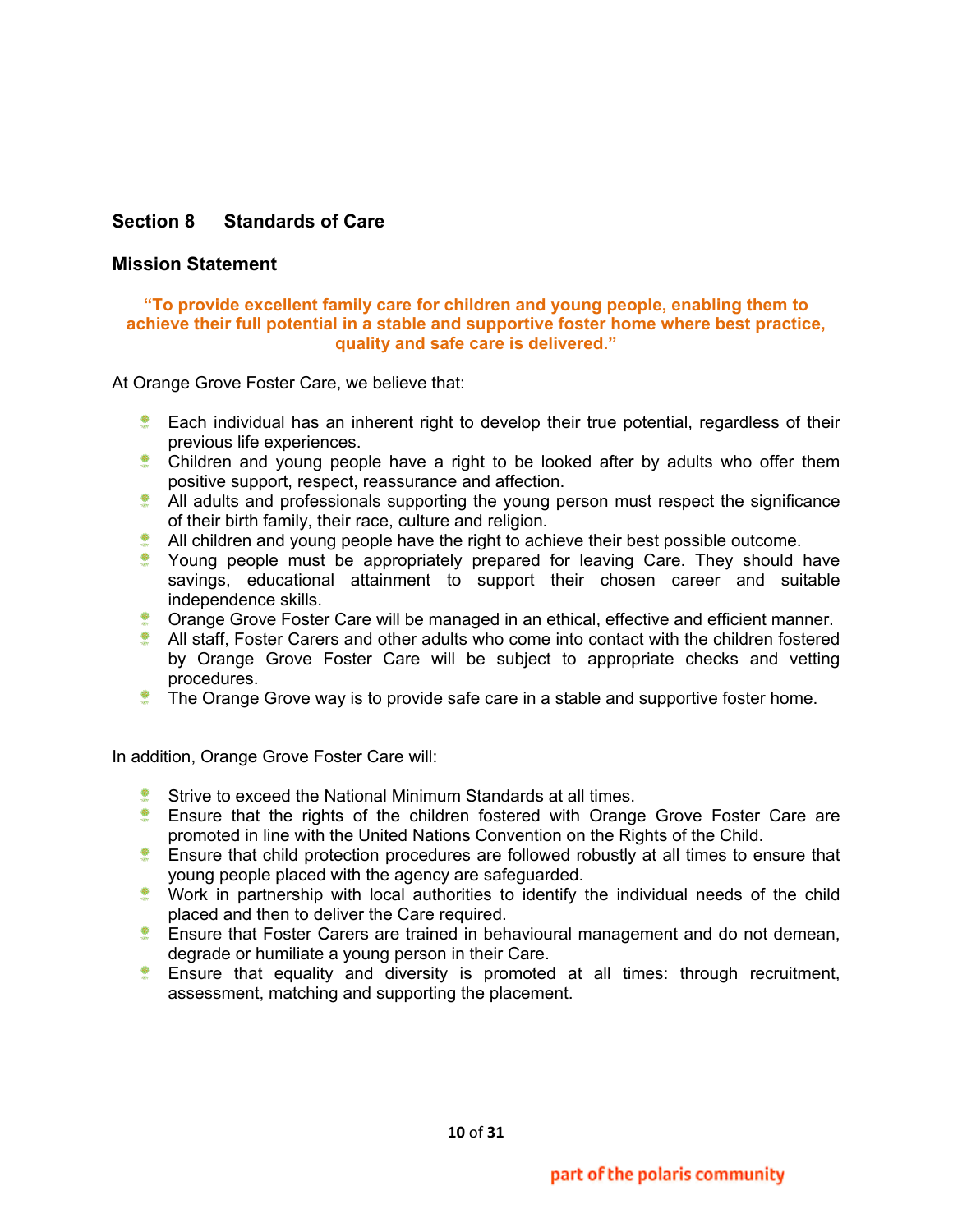## **Section 9 Service Provision**

Orange Grove Foster Care works in partnership with placing local authorities to ensure the provision of a wide range of safe, secure and appropriate foster care placements for children and young people of all ages, with appropriately matched and approved Foster Carers who are able to meet the individual needs of the young person. All referrals are received through our dedicated Placement Team.

All placements are negotiated between the placing authority and the local office to ensure that the appropriate placement resources are offered to the placing authority in respect of the young person. This ensures that the young person is placed with Orange Grove Foster Carers who have experience / training in appropriate / specialised areas such as managing challenging behaviour, caring for those who have been sexually abused or parent and child placements.

## **9.1 Placement Regulations**

All placements of children and young people with Orange Grove Foster Carers are made and monitored in accordance with the Fostering Services Regulations 2011.

This means that:

- **All Foster Carers are appropriately approved, reviewed and have signed their Foster** Carer Agreement.
- Wherever possible, a pre-placement planning meeting is undertaken, including introductions between the Foster Carer and the child / young person.
- **Either before, or at the point of placement, essential professional information is shared** including Care Plans, medical consent and clarity around delegation to the Foster Carer(s).
- **Prior to any placement being made a full risk assessment is undertaken by an Orange** Grove Supervising Social Worker in conjunction with the local authority Social Worker and the Social Worker of any child already in placement.
- In the event of an emergency placement, immediate placement planning receives priority.

## **9.2 Matching**

All Orange Grove Foster Care placements are carefully matched to ensure that the needs of the child / young person can be best met by the Foster Carers put forward and their level of skills and experience.

Once a referral is received, close communication takes place between the dedicated Orange Grove Placement Team, the registered office, local authority colleagues and our Foster Carers, to ensure that the child's needs will be fully met through the best possible match.

At Orange Grove Foster Care we take the decision to place a child extremely seriously and all decisions to place are overseen by the relevant Registered Manager to ensure that we make the best possible match for the child and Foster Carer.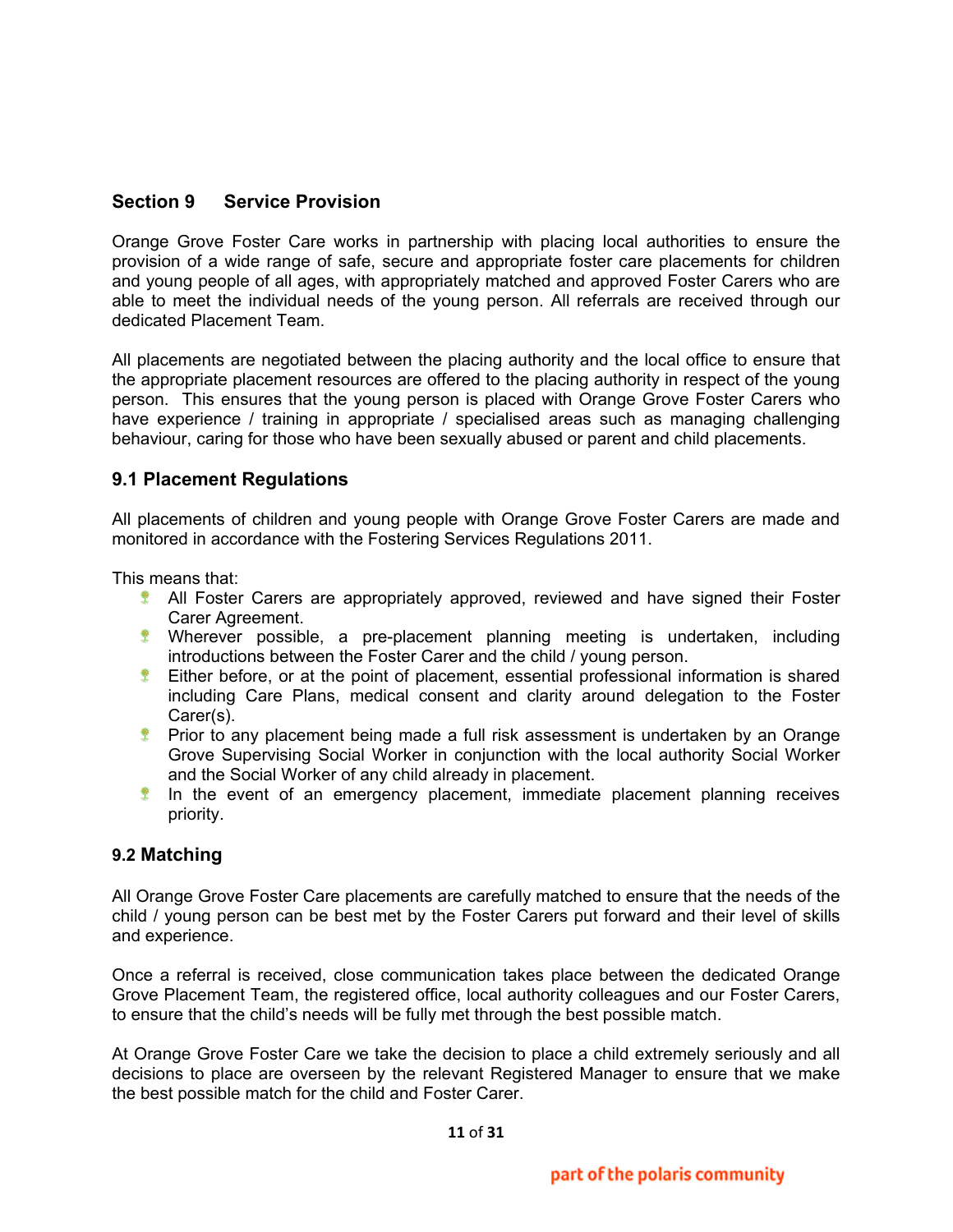Children and young people placed with Orange Grove Foster Care will never be expected to share a bedroom with another fostered child or child of the Foster Carers, other than if they are siblings and it is appropriate to do so.

#### **9.3 Fostering Placements**

Orange Grove Foster Care offers the following range of placements for children and young people of all ages:

**Emergency Placement** - Placements are provided by Orange Grove Foster Carers at short notice should there be an unforeseen emergency placement required for a child / young person with no prior plan. Orange Grove Foster Care operates a 24-hour service and emergency placements can be identified and made out of usual working hours.

**Respite** - Providing Foster Care and as a break for parents / carers and as additional support where support networks are lacking.

**Short Term Placement** - Short term planned placements can be open ended where the long term plans for the child/young person's future has not yet been determined. Care is usually provided for a few days / months while plans are made for the child's long term future.

**Long Term Placement** - A placement that is planned (prior to placement commencing or subsequently) to provide permanent Care for a child / young person up to and into adult independence.

**Permanency** - Promoting and encouraging a permanent placement and home life.

**Sibling Group** - Sibling placements either placed together or separately. Orange Grove will be involved in facilitating contact between siblings as necessary and appropriate.

**Parent and Child Placement** - Placements are available for a parent and their child, where Foster Carers can provide support to a parent in developing their parenting skills. Additional training is provided for Foster Carers wishing to provide parent and child placements due to the specific nature of their role, and in working in partnership with other professionals.

**Teenagers –** Placements with Orange Grove Foster Carers who are experienced in meeting the needs of challenging teenagers.

**Solo Placement** - Orange Grove Foster Carers are available to care for children and young people whose needs are so complex requiring a higher level of support and supervision, which precludes the placement of any other child or young person being placed within the remaining vacancies within the foster home. If requested, and by arrangement with the placing authority, additional support services are made available to such placements.

**Unaccompanied Asylum Seeking Young People** - Orange Grove Foster Care offers placements for children and young people who are deemed to be unaccompanied asylum seekers and where their residency status within the UK is yet to be determined. Orange Grove Foster Care is able to provide additional training for its Foster Carers to address support in immigration, religion, language and cultural needs and integration within the community and local faith groups.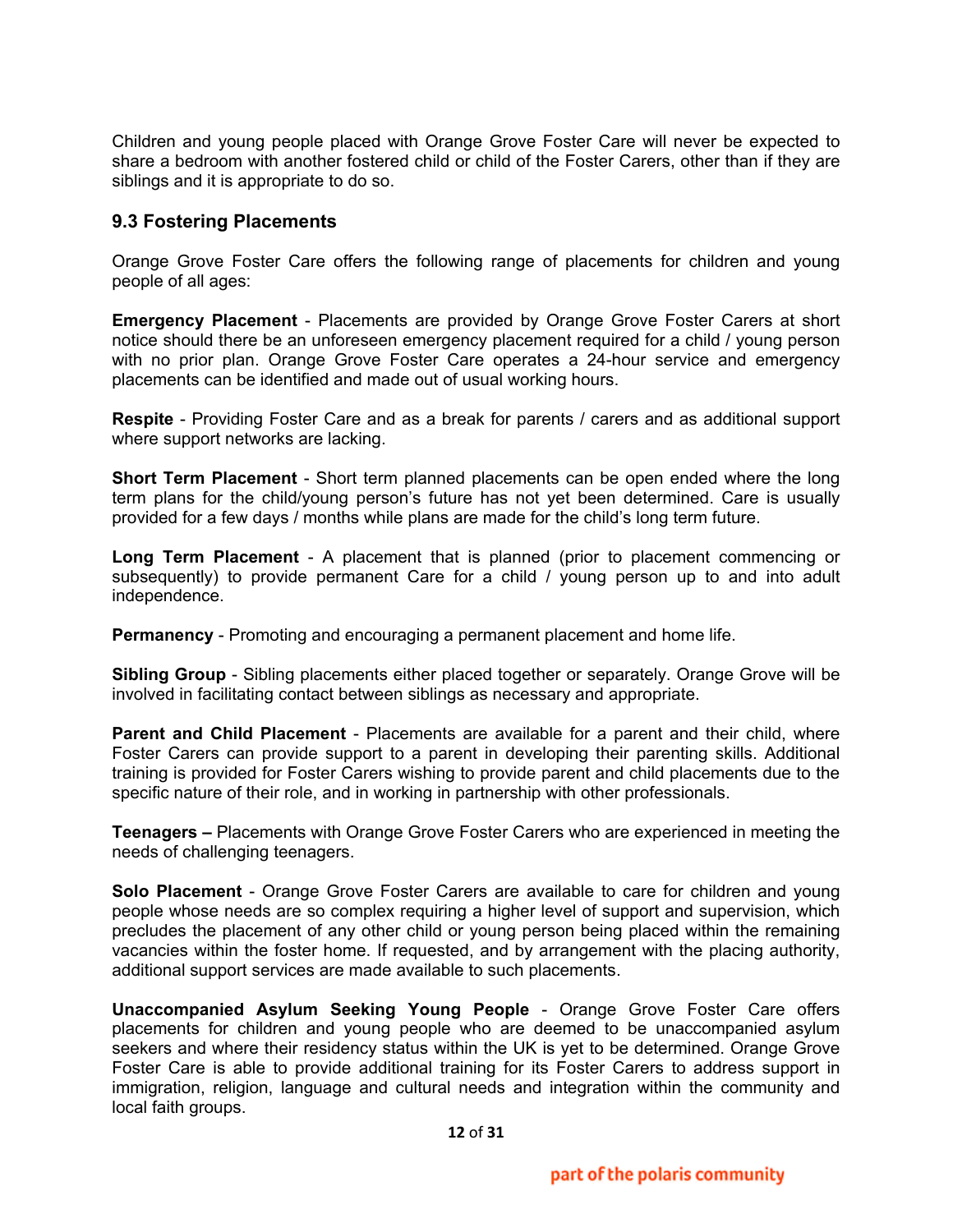**Staying Put Arrangements** - To facilitate a gradual transition for young people through to adulthood, similarly recognising that many young people in Care experience delayed maturity and that their 18<sup>th</sup> birthday may not be an appropriate point to leave their former foster carer.

#### **Section 10 Behaviour – Understanding and Support**

Orange Grove Foster Carers recognise the often chaotic, traumatic and complex circumstances which have shaped the experiences of vulnerable children and young people. In supporting such children and young people to work through their past in preparation for a more positive future, it is often necessary to find pro-active approaches that encourage their expression through a broad range of behaviour.

Orange Grove Foster Care is committed to a holistic approach to behaviour, promoting a safe, secure and stable caring environment. Effective parenting, development, support and learning can only take place in an atmosphere that is purposeful and calm. It is a central aim to promote positive behaviour from everyone who works, lives and shares in the service offered. This will encourage everyone to interact with each other in a consistent and appropriate manner built on mutual respect and understanding.

Orange Grove Foster Care recognises that all behaviour is influenced by a number of factors. The way that children and young people behave depends on the way they feel about themselves. The way children and young people feel about themselves depends on their history and experiences, and the manner in which those around them respond to their behaviour.

We have found that positive approaches to behaviour management, through positive recognition and reward, coupled with clear and consistent systems and procedures for dealing with more challenging behaviour, are most effective.

We believe that this can best be achieved by creating and maintaining an environment which is consistent, fair and predictable and where positive relationships develop. Alongside an ethos, intrinsic to the organisation, that children and young people are supported and encouraged to demonstrate positive behaviour, there will be situations in which foster carers will be required to exercise reasonable control in order to prevent a high-risk escalation. In accordance with our duty of care, and the promotion of the best interests of young people, carers as part of the wider multi-disciplinary team are responsible for the safety of a young person. There may be occasions when it is necessary to intervene to safeguard the welfare of a young person, or when their behaviour places other children or adults at risk. In recognition of this Orange Grove deliver a mandatory behaviour management course, PRICE, which offers strategies and techniques for de-escalation.

In 2016 Orange Grove Foster Care introduced the Secure Base Model to all staff and foster carers which provides a positive framework through the five dimensions of therapeutic caregiving to help infants, children and young people to move towards greater security and to build resilience. Secure Base focuses on the interactions that occur between caregiver and children on a day to day, minute by minute basis in the home environment, and also considers how these relationships can enable the child to develop competence in the outside world of school, peer groups and the wider community.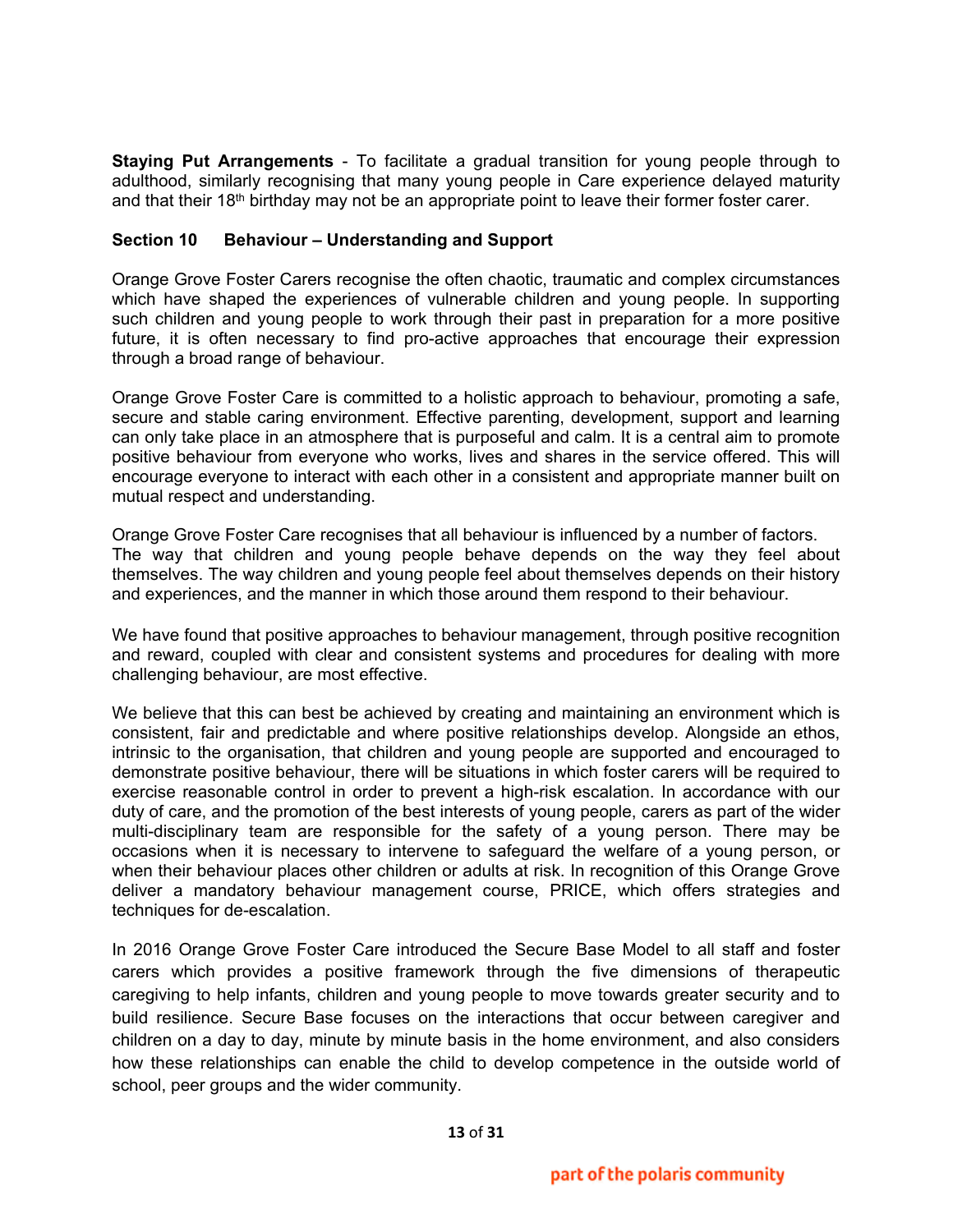We recognise the significant role that foster families play in supporting emotional and behavioural needs, which is often a highly challenging and complex process. Orange Grove Foster Care has developed specific support systems in this area, including access to professionals, specialised support staff, behavioural consultancy services, and assessment and risk assessment tools.

## **Section 11 Recruitment, Assessment, Approval and Review**

## **11.1 Recruitment**

In terms of outcomes for children in Care, who we recruit as Foster Carers is at least as important as the training, support and supervision we provide to Foster Carers once they are approved. This makes the recruitment and assessment processes crucial to Orange Grove Foster Care. Prospective Foster Carers have the right to be treated with dignity and respect; and young people have the right to assume that Orange Grove Foster Care is committed to the recruitment and approval of carers who are able to provide a high standard of Care.

Orange Grove continuously review management information relating to referrals of children and revises its recruitment strategy to meet the needs of those referrals. The recruitment strategy will take account of the age, ethnicity, disability, location and other patterns of needs (e.g. asylum seeking children, parent and child placements) that emerge through this analysis. This strategy informs future recruitment activities.

**Initial Enquiry** - All prospective Foster Carers who make an enquiry are subject to rigorous assessment and vetting procedures. When there is an enquiry from a potential Foster Carer, the Agency undertakes telephone contact where information gathering is completed. If the enquirer meets the initial set of criteria an information pack is sent to them to provide details about the work of the Agency and the role of a Foster Carer.

**Telephone Discussion** - Telephone contact will be made with the prospective Foster Carer to book an initial visit.

**Initial Visits** - An initial visit takes place in the home of the prospective Foster Carer(s). The initial visit will be booked following the telephone call to the prospective Foster Carer. If the Initial Visit is successful and both parties wish to proceed, the relevant documentation is discussed and an application form is then completed.

**Application Paperwork** - The prospective Foster Carer(s) must complete an application form, giving detailed information about themselves and their family and consent to Orange Grove undertaking further checks and enquiries to determine their suitability to foster. These include:

- Enhanced DBS checks on all members of the household over 18 years. These involve disclosure of information about any criminal convictions or cautions and other information, which may be held by the Police or Government Agencies relevant to the protection of children.
- Enquiries to Social Services Departments and their Child Protection Registers.
- Enquiries to other Agencies where appropriate.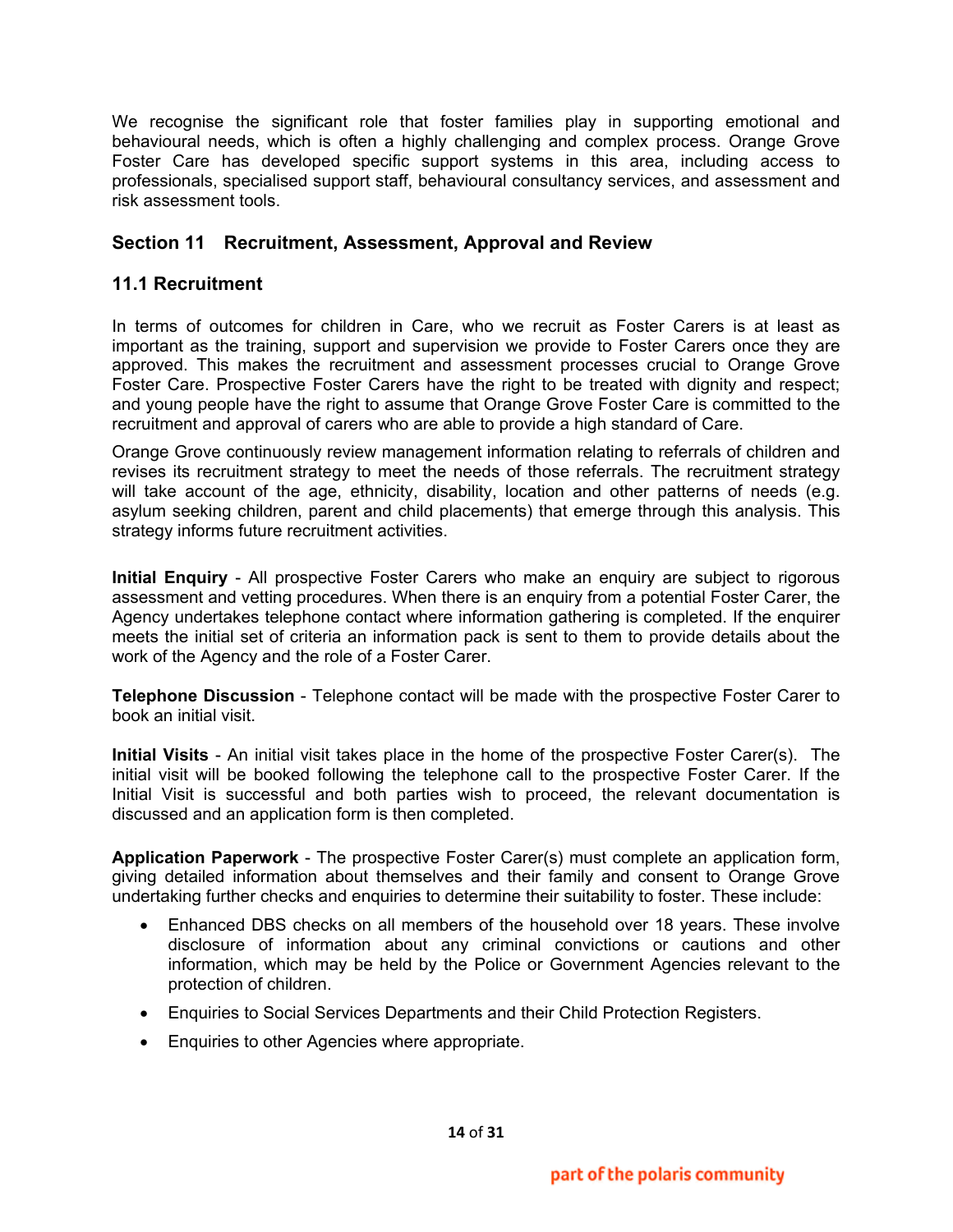**Medical Check** - The applicant(s) is/are required to have a full medical assessment completed by their GP and the report is made available to our Agency Medical Adviser for comment about the applicant(s) health and any impact this may have on their fostering potential.

**References** - The applicant(s) is/are asked to identify three personal referees who will provide written references and be interviewed as part of the assessment process. One of these must be a relative of the applicant. When applicants have had previous partners the agency requires their details as well: it is likely references will be sought from them, particularly when there are children from the relationship. References are also taken from past employers.

References are taken in confidence but may not remain so: there may be a need to disclose the contents of a reference if it forms the basis of an agency decision not to approve a prospective carer.

**Training** - All applicant(s) are invited to Skills to Foster Training covering the responsibilities of being a Foster Carer and working with Orange Grove. All prospective Foster Carers must attend this training.

## **11.2 Form F Assessment**

Following the Initial Visit an Assessor will be allocated to the prospective Foster Carers by the Registered Manager / PSW / Team Manager. The Assessor will be an experienced Social Worker (or student Social Worker who will be supervised by an experienced Social Worker) who is allocated to undertake a full competence based assessment. Once allocated the prospective Foster Carers will be assigned to Panel in approximately 16 weeks. The Form F Assessor will visit the applicant(s) home, approximately 8-10 times, to meet and collect information about all members of the household and the applicant(s) skills and experiences in relation to fostering. The information obtained forms the basis of an assessment report. Orange Grove uses the British Association for Adoption and Fostering (BAAF) Form F. During the assessment process prospective Foster Carers will be helped to compile a portfolio of written material evidencing relevant skills and experience.

Orange Grove Foster Care has a robust recruitment and assessment process and believes that prospective foster carers have the right to be treated fairly, openly and with respect.

**Stage 1 and Stage 2 of Assessment**: In accordance with The Care Planning, Placement and Case Review and Fostering Services (Miscellaneous Amendments) Regulations 2013, which amended the Fostering Services (England) Regulations 2011, the process Orange Grove Foster Care follow for assessing a person's suitability to foster consists of two stages. These stages can be carried out concurrently, but the information required for Stage 1, as defined in Schedule 3 Part 1 of the 2013 Regulations, must be sought as soon as possible, and the decision about whether an applicant has successfully completed Stage 1 must be made within 10 working days of all the information required in that stage being received.

If during Stage 1 it is decided that an applicant is not suitable to foster, the applicant has no right to a review of this decision by the IRM, nor to make representations to Orange Grove Foster Care.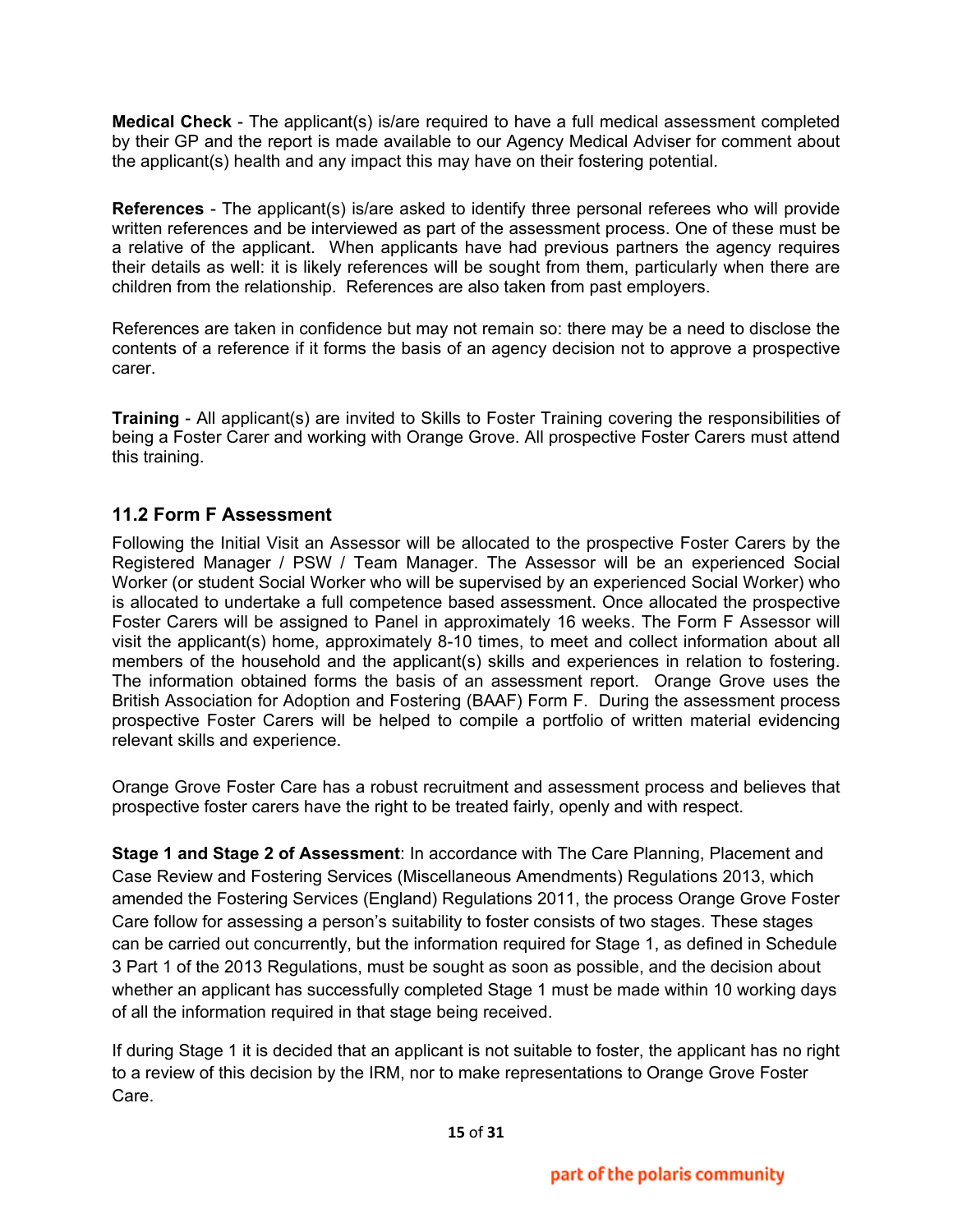However, if in Stage 2 a decision is made that the applicant is not suitable to foster then a brief report must be completed, the applicant advised and their comments sought within 10 working days.

After the 10 days, or following receipt of the applicants' comments, whichever is the sooner, Orange Grove Foster Care must send the report, any comments from the applicant and any other relevant information to the Fostering Panel.

The applicant may, within 28 days, seek a review of this determination by the IRM or make representations to Orange Grove Foster Care.

Following the completion of an assessment, with the exception of private references, the completed Form F is shared with the prospective Foster Carers prior to being presented to the Orange Grove Foster Care Panel. The report should be signed by a Registered Manager, who confirms it distinguishes appropriately between fact and opinion, and complies with legislation and the expectation of robust evidence gathering and analysis outlined in the policy document.

When the Form F has been completed, the Registered Manager, PSW or Social Worker from the Team may visit the applicants to verify the assessment report and ensure the applicants feel they have had a satisfactory experience during the assessment process.

Before being submitted to Panel the completed Form F report must be accurate, complete and signed by the applicants, the Assessor and the Registered Manager. A report must only be signed when all parties are happy with its content.

All information obtained about prospective Foster Carers is held on file in accordance with the Fostering Services Regulations 2011 and the Data Protection Act 1998. Upon request some of this information can be viewed. References from external agencies and personal references, which are given in confidence, cannot be accessed without the consent of both the subject and the relevant referee(s).

## **11.3 Fostering Panel and Approval**

The finalised assessment report is presented to Orange Grove Fostering Panel. There is an expectation that all prospective Foster Carers attend Panel with their Assessing Social Worker.

Fostering Panel consists of members with a variety of expertise and knowledge including education, health, foster carers and experience of being in Care. Orange Grove Foster Care implements clear written policies and procedures on the recruitment to the Central List of persons considered to be suitable members of a Fostering Panel.

Panel makes recommendations about the suitability of applicant(s) to be approved as Foster Carer(s) with Orange Grove Foster Care, and reasons for their recommendation. The final decision for approval is made by the appropriate Agency Decision Maker (ADM), who must take account of the Fostering Panel's recommendations before deciding whether or not to approve a person as a Foster Carer, and on what terms. Their decision must be made within seven working days of receipt of the Panel's recommendation via the minutes. The ADM should also record the reasons for their recommendation. Once the decision is made the prospective Foster Carer should be informed orally within two working days and confirmation sent in writing to them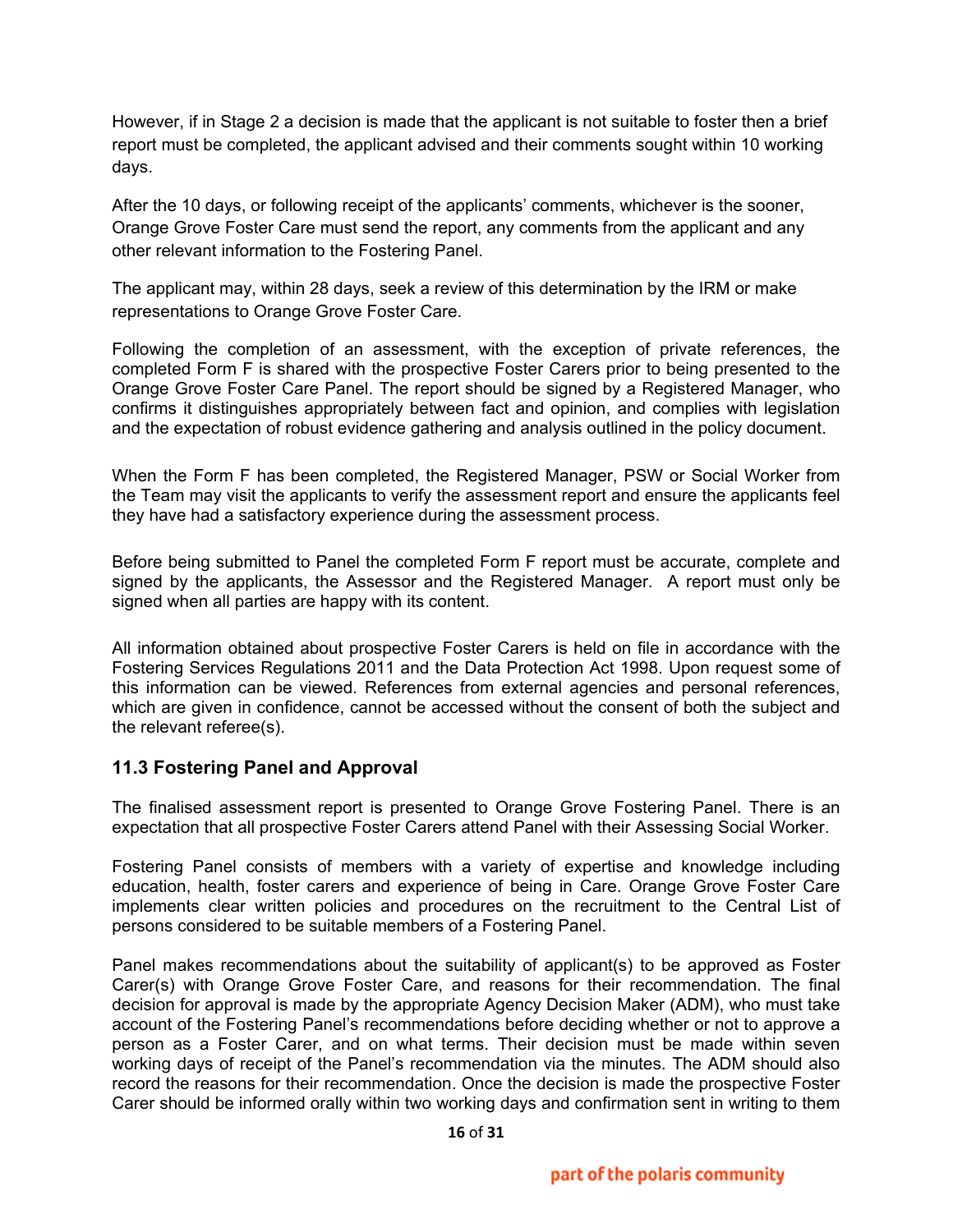within 5 working days.

If the Foster Carers are unhappy with the final decision they have a right to make representations.

#### **Foster Carer Agreements and Undertaking**

A Foster Carer Agreement is completed following approval, covering a range of contractual information and undertakings, including:

- To Care appropriately for children and young people in placement.
- **T** To inform Orange Grove of any significant changes to their household or details.
- $\bullet$  To follow the policies and procedures laid down by the Agency.

All Orange Grove Foster Carers have access to our Foster Carer Handbook and have a carer log-in to update their records on CHARMS.

#### **11.4 Reviews of Foster Carers**

Orange Grove Foster Care has a detailed procedure in relation to conducting reviews of Foster Carers which complies with the Fostering Service National Minimum Standards and Regulations 2011 and 2013, and focuses on the core competences a Foster Carer must demonstrate, in accordance with BAAF Form F.

The Foster Carer Review provides an excellent opportunity to ensure that the quality of Care provided meets the standards demanded by Orange Grove. To be effective, the review has to be based upon reliable evidence regarding the standard of Care that has been provided. The Foster Carer Review should be seen as a process, considering a fresh the Foster Carer's approval and any significant changes in the household and support network, rather than a oneoff event or a rubber-stamping exercise. In this way, the Foster Carer Review is a key part of Orange Grove's approach to quality assurance.

The Foster Carer Review also provides an opportunity for the Foster Carer to provide feedback upon the quality of supervision and support they have received, and to reflect upon the learning and development needs of Foster Carers and their Personal Development Plan (PDP). Such information is analysed to develop the training strategy of the service as a whole.

Reviews take place by Orange Grove, in line with regulatory requirements of a Foster Carer (Regulation 28(2)). A first review must take place not more than a year after approval and subsequent reviews take place within twelve months of the previous review, and every twelve months thereafter. Orange Grove must be satisfied that the Foster Carers continue to meet the required Standards (as set out in Regulation 28 (4)) and as a result of this reviews may be held within the 12 month period, for the following reasons:

- $\bullet$  Following a serious complaint, allegation of abuse, or other matters of serious concern;
- **In response to significant change of circumstances, such as a carer's adult child** returning home, relationship problems or separations, significant health issues, pregnancy, etc.);
- **At the request of the Fostering Panel;**
- **At the Foster Carer's request;**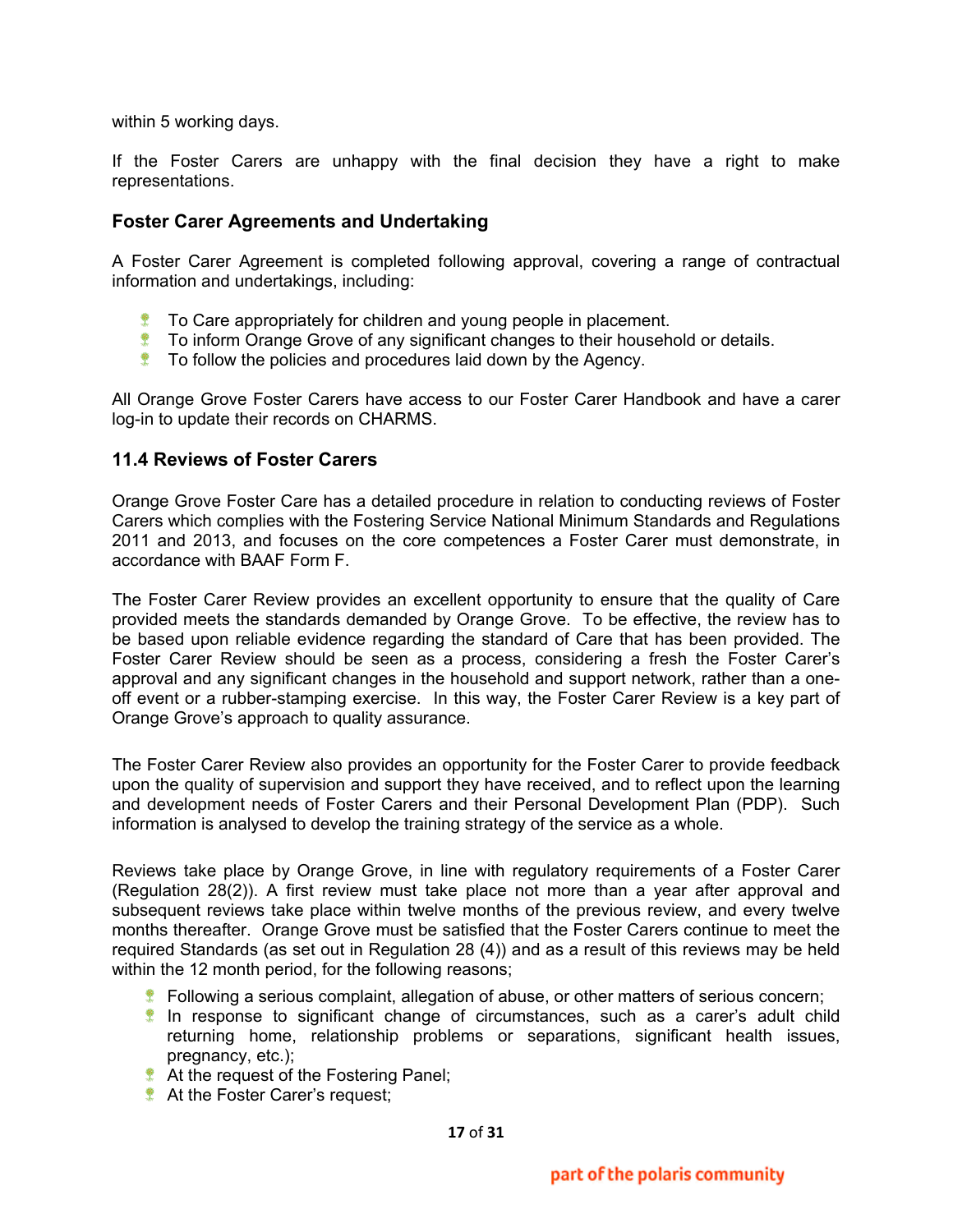**Where the Foster Carer is taking on a new type of fostering (e.g. parent and child** placements, or changing the age range they will be fostering) thus requiring a change in their terms of approval.

Prior to the Review consultation and feedback will be required from the following:

- **<sup>\*</sup>** The Foster Carer.
- **Any child currently placed with the Foster Carer or having lived with them during the** previous 12 months – subject to their age and understanding.
- **Any placing local authority which has, within the preceding year placed a child with the** Foster Carer.
- *\** Birth children.
- **All members of the fostering household.**
- **Birth parents of any fostered child, if appropriate.**
- **Any other enquiries will also be made to ensure that Orange Grove Foster Care obtain** all relevant information as they consider necessary in order to review whether the Foster Carer and their household continue to be suitable.

The Supervising Social Worker prepares a report for the Review which must evaluate and weigh up the evidence gathered from formal supervisions undertaken during the period under review. A Foster Carer Review takes place to consider the evidence gathered from the consultation / feedback. This Review is attended by the Supervising Social Worker, Reviewing Officer and Foster Carers. The subsequent report completed by the Chair is considered by the ADM and, where appropriate, Fostering Panel.

If, having considered the Review, the Agency Decision Maker decides that approval should continue they will write to the Foster Carer(s) informing them of the decision and the terms of approval (Regulation 28 (6)). All first reviews are required by the regulations to be considered by the Fostering Panel.

#### **Section 12 Training and Development**

At Orange Grove Foster Care we recognise the importance of supporting and developing our foster carers. Often rewarding, fostering can also be challenging and requires opportunities for reflection and learning. We believe that Foster Carers must be enabled to access learning and development opportunities throughout their fostering career.

The landscape of childcare is changing all the time and new thinking, research and practice developments are constantly becoming available. Our service is committed to reflect this in our training programme and ensure it becomes fluid and dynamic to capture these opportunities. This will ensure foster carers have the skills and knowledge they need, and allow them to develop their practice in order that they can help transform the lives of the children they foster.

Our core aims are to:-

• Offer continuous professional development through training events that are credible, relevant and that connect directly with the fostering task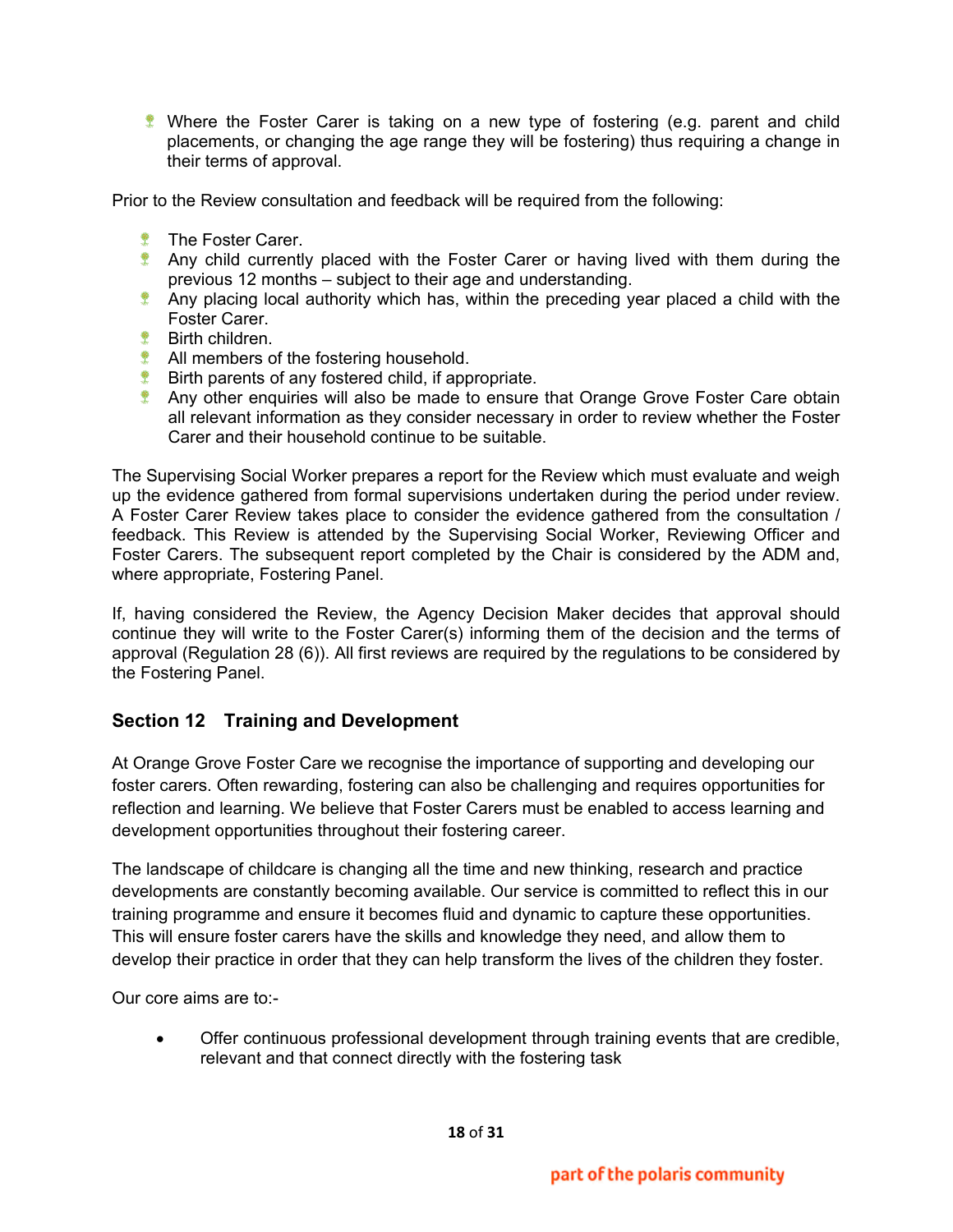- Include our Foster Carers in the development of our training, in forming a partnership that commissions events that reflect their needs, areas of interest and affords opportunities for sector recognised qualifications
- Keep our Foster Carers updated in relation to legislative and policy changes, new guidance and best practice developments
- Differentiate the training to reflect diversity, levels of ability, learning styles and experience
- Make training accessible and available in different forms including face to face, e-learning and additional reading
- Provide our Foster Carers with an individual continuous professional development plan that aligns to their developing fostering career
- Offer opportunities for individual, shared and group learning in environments that are educative, empowering and value past experience.

Orange Grove Foster Care have an expectation that Foster Carers will:

- Be prepared to develop their skills throughout their fostering career
- Attend relevant training
- Take up opportunities offered
- Inform the Agency if they are unable to attend training events and contribute to support groups.

#### **Pre Approval Training**

All prospective Foster Carers must attend Skills To Foster Training which covers the responsibilities of being a Foster Carer and working with Orange Grove. This is an initial three day course which leads into the conclusion of the Foster Carer assessment process.

#### **Post Approval Training and Professional Development**

Following approval by the ADM all Foster Carers receive a thorough induction undertaken by the Supervising Social Worker.

The Training, Support and Development (TSD) standards workbook is introduced and initial planning for completion is started. Each Foster Carer household should be able to evidence through the workbook how the TSD for foster care has been achieved within a year of approval. All newly approved Foster Carers are required as part of their approval to complete all the core training within the first twelve months of approval, in line with the Training Policy.

There will be training available for all Foster Carers throughout the year. Following the first annual review Carers will be expected to continue with their professional development through supervision every month and by attending training.

Orange Grove Foster Care has e-learning available to all carers which offers the core training alongside refresher courses other titles. The e-learning is managed by the Learning and Development Team

The aim of the training programme is to provide Foster Carers with the skills and knowledge to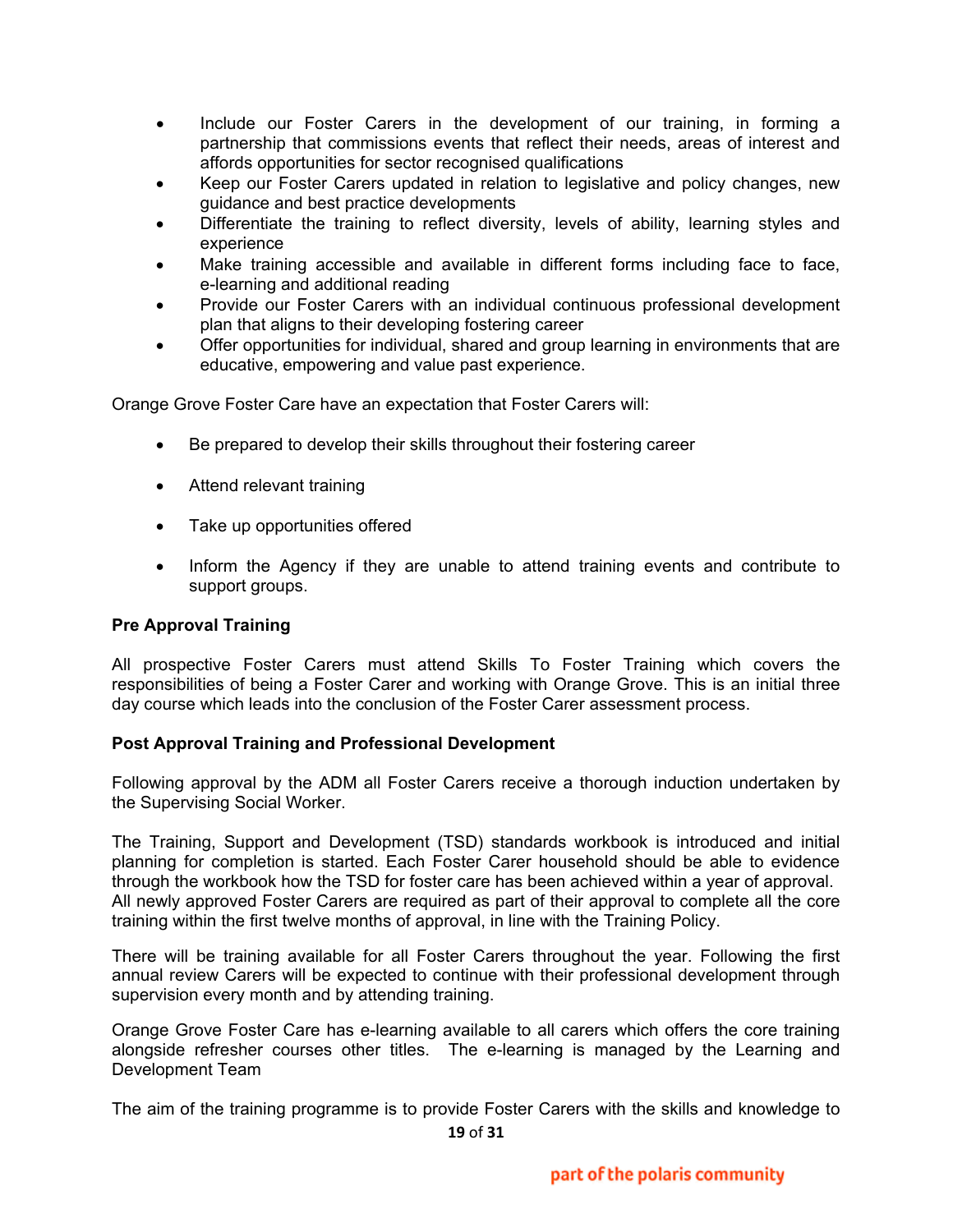become the catalyst through which the child / young person can grow and meet their full potential. It provides Foster Carers with the skills, knowledge and attitudes to help children when they are at their most challenging.

## **Section 13 Supporting Foster Carers to Care for Children**

Orange Grove values the work Foster Carers do and the contributions they make to looked after children's lives. It is vitally important to provide appropriate levels of support to foster care families to ensure a positive and successful placement. Orange Grove Foster Care provides a creative and flexible package of support to Foster Carers and the children and young people in their Care. Identifying and arranging the necessary level of support required takes place when a Foster Carer and child/young person are "matched" at the placement planning stages. Support is then monitored and tailored accordingly, during the course of the placement.

All Orange Grove Foster Carers have a named, qualified and experienced Supervising Social Worker allocated to them. Despite not having case management for the young people in placement, Orange Grove Supervising Social Workers constantly ensure that the needs of the young people are paramount.

Orange Grove Foster Care provides the following support to all our Foster Carers:

#### **Qualified and experienced Supervising Social Worker** – who will offer the foster carer:

- **Monthly supervision visits which focus on positive developments for the Foster Carer** and young person in placement, as well as any areas of concern. Supervisions also enable the Carer to ensure that the child's assessed needs are being met and the Care Plan is being adhered to. A record of supervision is provided to the Foster Carer and placed on their file following the supervision
- **Congoing support and contact with Foster Carers and children in placement through visits** and telephone calls
- Guidance and advice to the Foster Carer in relation to their Care of the children and young people
- $\bullet$  Identifying training and development needs and methods of developing the carer's skills and knowledge – as evidenced in the Carers Personal Development Plan (PDP)
- **Liaising with other professionals who may be involved in the Care of the child or young** person and contribute to formal Care Plans
- **IDENTIFY And help respond to Foster Carers' training needs**
- **Maintain accurate records of the progress of all matters relating to the Foster Carer and** the child/young person placed, including outcomes.

**Foster Carer Forums** - Foster Carers Forums take place to enable Orange Grove Foster Carers to meet, socialise, share good practice, develop peer support and receive training and information from the Agency.

**Emergency Support** - Orange Grove Foster Care provides 24/7, 365 days a year, on-call service and support to our Foster Carers. This service is staffed by a qualified and experienced Supervising Social Worker with access to a Registered Manager / PSW / Team Manager.

**Foster Carer Reviews** - All Foster Carers have an annual review to ensure that they continue to meet the standards demanded by Orange Grove, to be suitable to hold registration and approval as a Foster Carer. The Reviewing Officer ensures that all statutory requirements are fulfilled and that foster carers have the opportunity to evaluate their practice and development,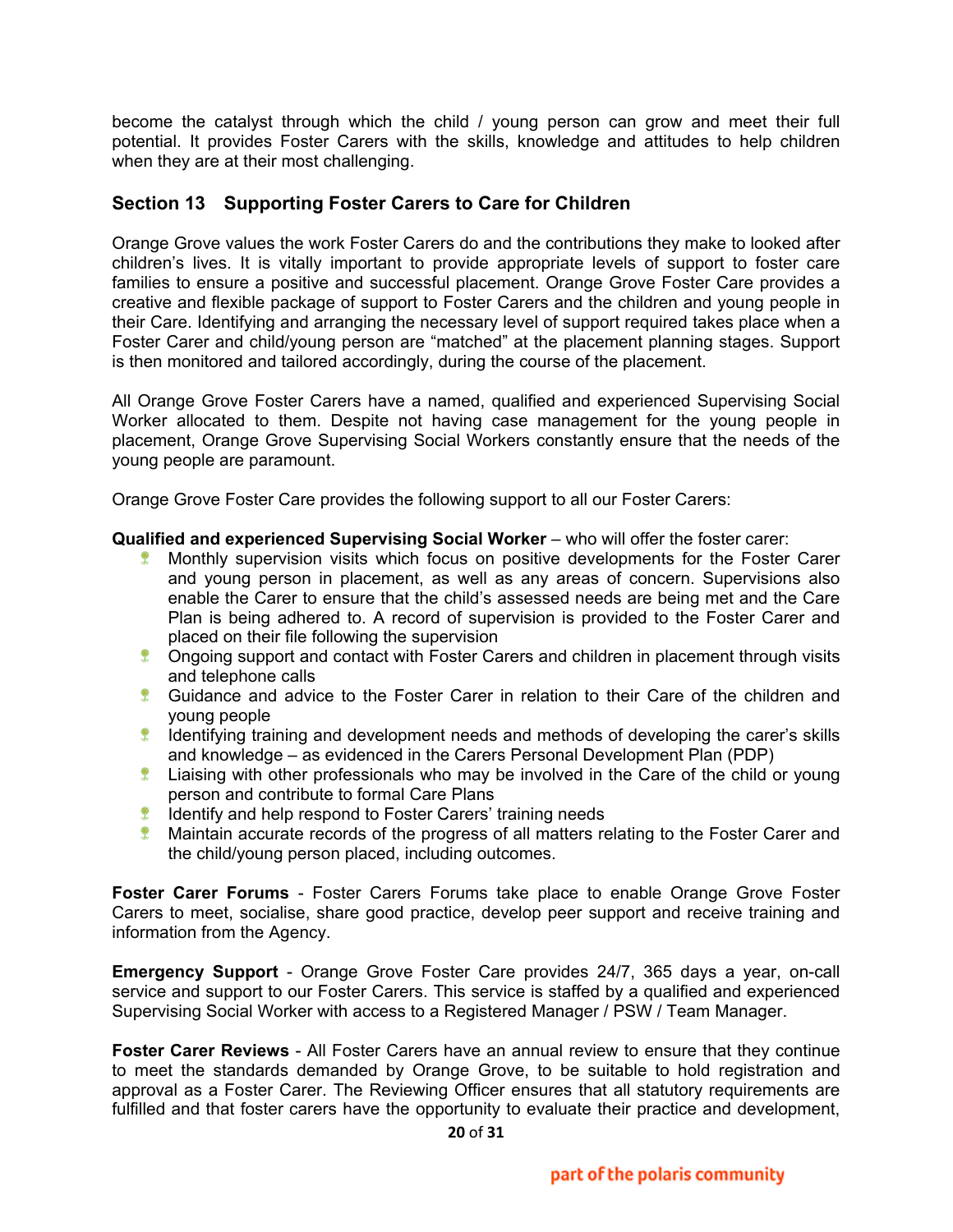and to set new goals and action plans for the following year.

**Policies and Procedures** - All Orange Grove Foster Cares have access to the Company's Policies and Procedures, together with information and guidance on all aspects of fostering. All information is regularly updated to comply with standards and regulations.

**Orange Grove Foster Care Website** - Orange Grove Foster Carers have access to a secure section of the Agencies website, where they can access vital information, including the Foster Carer Handbook, guidance, forms and information on all aspects of fostering.

**Record Keeping** - Foster Carers are expected to maintain records of events and information pertaining to the child / young person in placement. Foster Carers are also duty bound to complete monthly reports on the child / young person in placement which support the compilation of regular reports for LA Social Workers.

**Supporting Children who Foster** - Orange Grove recognise the significant contribution that birth children play in successful placements. Events and opportunities are provided for birth children to come together to discuss with the Agencies staff, and other birth children the impact – positives and negatives – of sharing their home and family with a fostered child.

**FosterTalk Membership** - All Orange Grove Foster Carers are entitled to an annual membership of the FosterTalk, paid for by the agency, which provides advice and guidance as well as access to legal advice, mediation and insurance.

**CoramBAAF** - Foster Carers are able to access CoramBAAF for information on fostering.

**Finance** - All Orange Grove Foster Carers receive an allowance paid monthly in arrears. Foster Carers are entitled to 2 weeks paid respite and receive a mileage allowance for excessive mileage undertaken.

**Tax and NI** - All Foster Cares are self employed and as such must pay their own tax and NI.

**Unannounced Visit** – All Orange Grove Foster Carers receive two unannounced visits a year.

**Therapeutic Support** - Orange Grove Foster Care employs qualified and experienced Therapists who work locally.

All Foster Carers with children and young people in placement will be offered advice and support by a Therapist and consideration is given as to ways that their placement can meet a child's emotional needs. The focus of attention is to make placements more successful by assisting and supporting Foster Carers to better understand and manage the presenting behaviours of the children and young people.

If individual therapy for a child or young person would be beneficial to meeting their needs, this will be supported by the Therapist, who will prepare a report to the Placing Authority, with suggestions about which approach is recommended and the implications of this. Should the Therapist's recommendation of individual therapy for a child be approved, Orange Grove Foster Care may be able to identify and appoint the appropriate therapist at an additional cost.

#### **Additional support** - This may include:

**Figuent visits and telephone calls from an Orange Grove Supervising Social Worker** 

**21** of **31**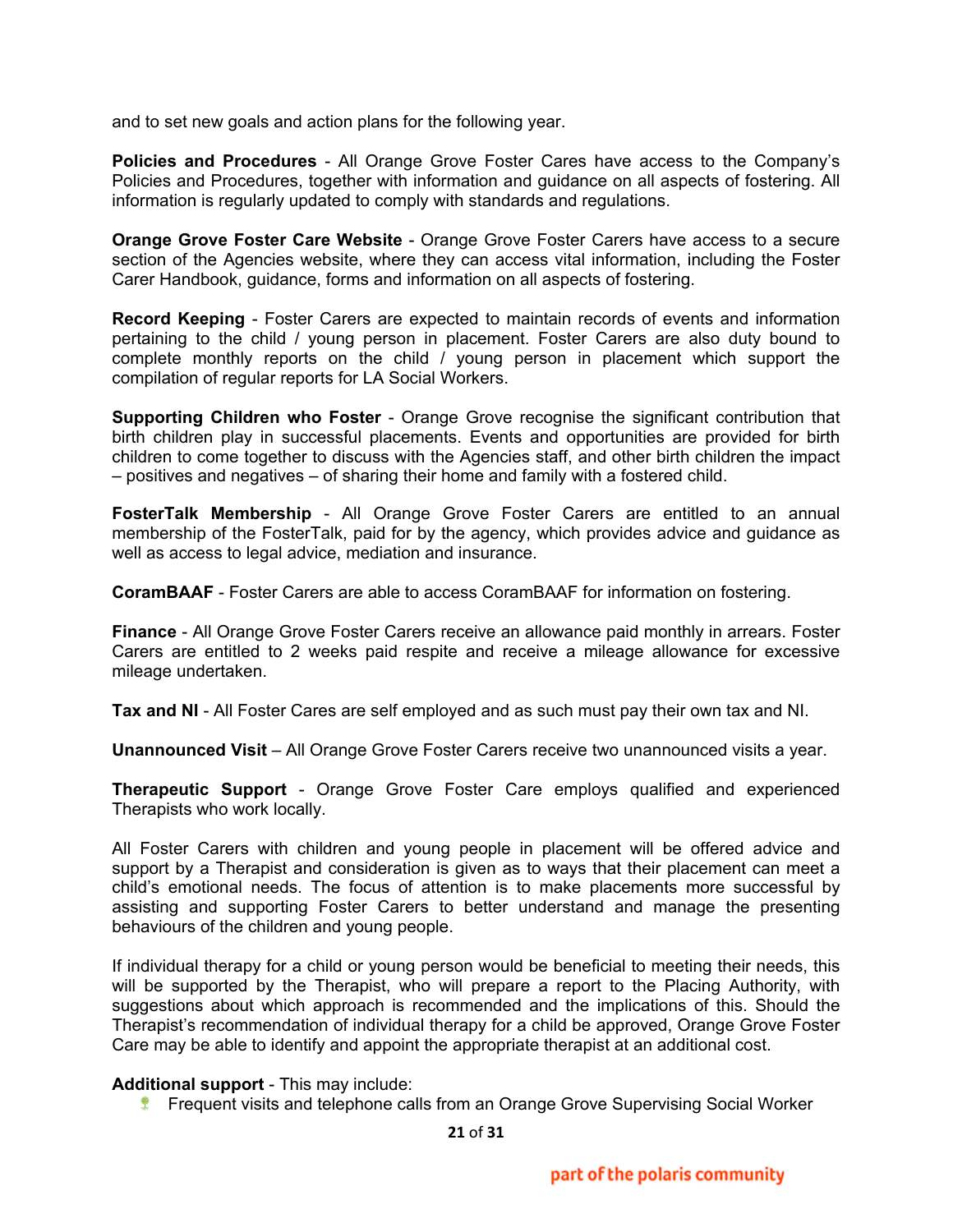- 14 nights of respite (additional respite offered on a needs-led basis)
- $\bullet$  The Agency will endeavour, with the help and support of carers, to ensure that all carers have a Respite Carer and Back-Up Carer in place
- **Target of 4 activities per office for carers and children, e.g. Pantomime, BBQ, etc.**
- $\bullet$  Weekend for birth children where appropriate.
- $\bullet$  Independent allegation support services to carers
- Social Worker attendance at meetings, conferences, reviews, etc

**Having Fun** - Orange Grove Foster Care recognise that taking care of other people's children is a serious business and can be challenging and at times stressful. We believe that it's important to come together informally to share experiences and socialise. At Orange Grove we support our carers to ensure they remain positive, focused and stress free.

**Carer Events** - Orange Grove Foster Care hold carer events to which all Foster Carers are invited. This is an opportunity to:

- **Meet and Socialise**
- **<sup>\*</sup>** Make new friends
- $\ddot{\mathbf{r}}$  Receive up to date information
- $*$  Listen to excellent speakers
- **<sup>\*</sup>** Have fun.

Orange Grove Foster Care views this package as a positive way of ensuring that Foster Carers are fully supported and placements are successful. Children and young people placed within Orange Grove Foster Care may have experienced a number of rejections and Orange Grove Foster Care recognise the value of high quality, relevant and responsive support, in ensuring that we minimise the risk of this happening again.

## **Section 14 Supporting Children and Young People**

All children and young people in placement with Orange Grove Foster Care are visited regularly as part of the role of the Supervising Social Worker. Orange Grove also employ Family Support Workers who ensure that a complete needs led and joined up professional package of support is made available for all children and young people in Care.

Orange Grove Foster Care believes that, with appropriate and targeted packages of support for Foster Carers, children and young people can live more naturally, in a family environment. We believe that it is important to remain flexible, responsive and forward thinking and we endeavour to ensure that the following are in place for children and young people in our Care:

- **Assistance to pursue a hobby or interest, including holiday activities.**
- **An allocated Social Worker from the Placing Authority, who will maintain contact with** them throughout placement, conduct statutory visits and make care planning decisions with and for them.
- **Crange Grove Foster Care Social Workers may undertake specific roles where** requested to and funded appropriately by the Placing Authority.
- 夔 Individual or group work, including structured activities for children when out of school.
- Social activities for the birth children of Foster Carers.
- **Access to National organisations for looked after children and young people.**
- **Practical assistance with transport and access to external facilities and services.**
- $\ddot{\ddot{\mathbf{x}}}$  Supervised contact with families.
- **Life story work.**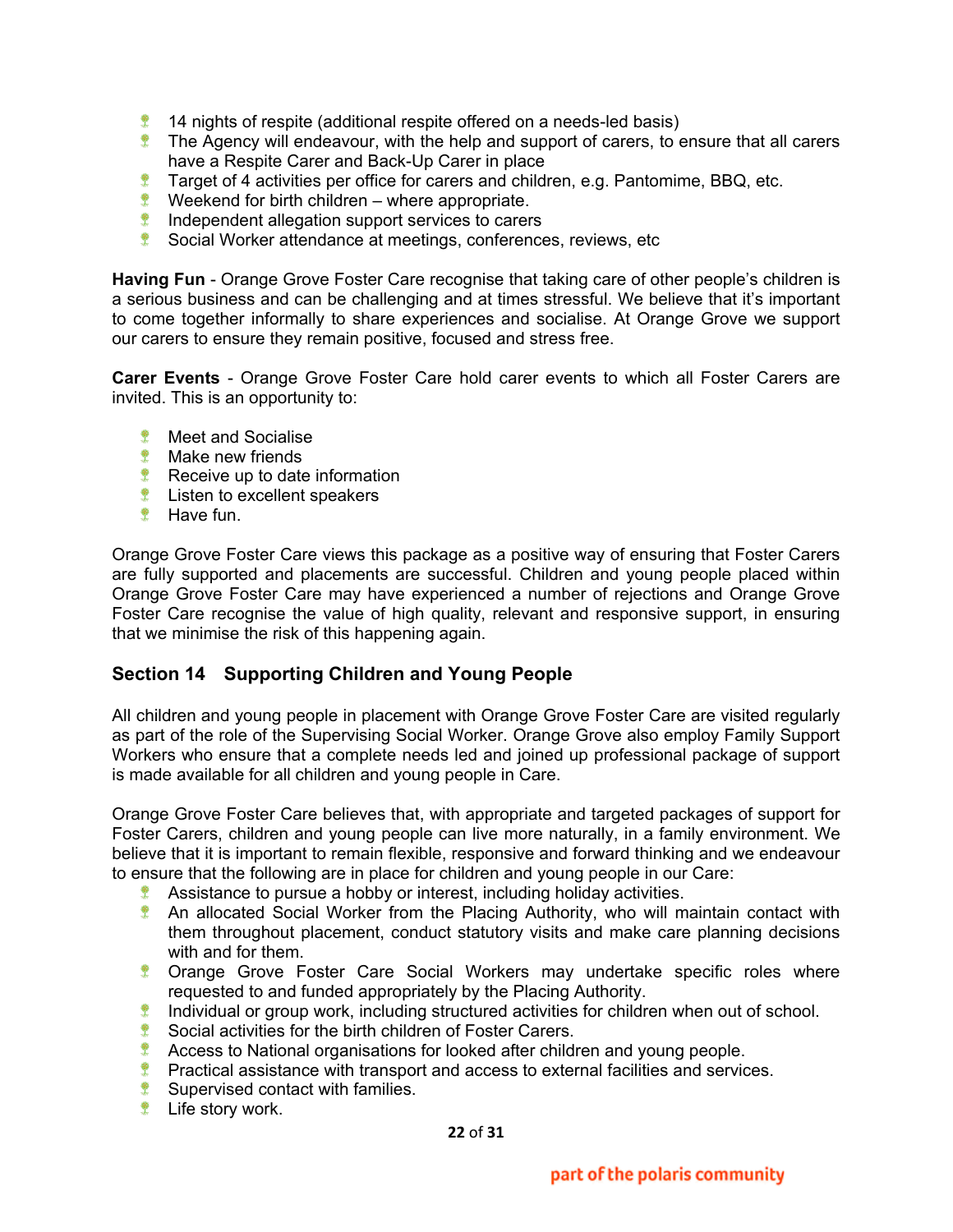- **Young Persons' Guide.**
- **Permanency planning.**
- **Crange Grove Foster Care has a commitment to a child centred service through the** promotion of a broader understanding of the emotional needs of children and young people and the implications for their Foster Carers.
- **Independent Children's Helpline for foster children and birth children.**

#### **Additional Events:**

Orange Grove Foster Care arrange regular consultation and participation groups for young people:

- Childrens' Forum
- **Birth Children Weekend.**

## **Section 15 Statistical Information**

#### **Number of Foster Carers**

As at  $1<sup>st</sup>$  September 2021 the number of approved Foster Families in the Southern Counties Office was 48

As the number of referrals of children and young people needing foster placements always outweighs the number of approved Foster Carers with suitable vacancies, Orange Grove Business Planning is continually active in relation to the Recruitment and Assessment of prospective Foster Carers.

The Southern Counties Office has 4 prospective Foster Carer families in their assessment process.

#### **Number of Fostered Children and Young People**

There are 61 children and young people placed with the Southern Counties Office of Orange Grove Foster Care.

Of those:

20 of these children and young people have been in placement for less than six months.

4 of these children and young people have been in placement for between six and twelve months

37 of these children and young people have been in placement for over twelve months

18 of the children and young people placed are of black or ethnic minority origin

21 of the children and young people placed are female

40 of the children and young people placed are male

5 of the children and young people placed are aged 0-5 years

11 of the children and young people placed are aged 6-10 years

26 of the children and young people placed are aged 11-15 years

19 of the children and young people placed are aged 16+ years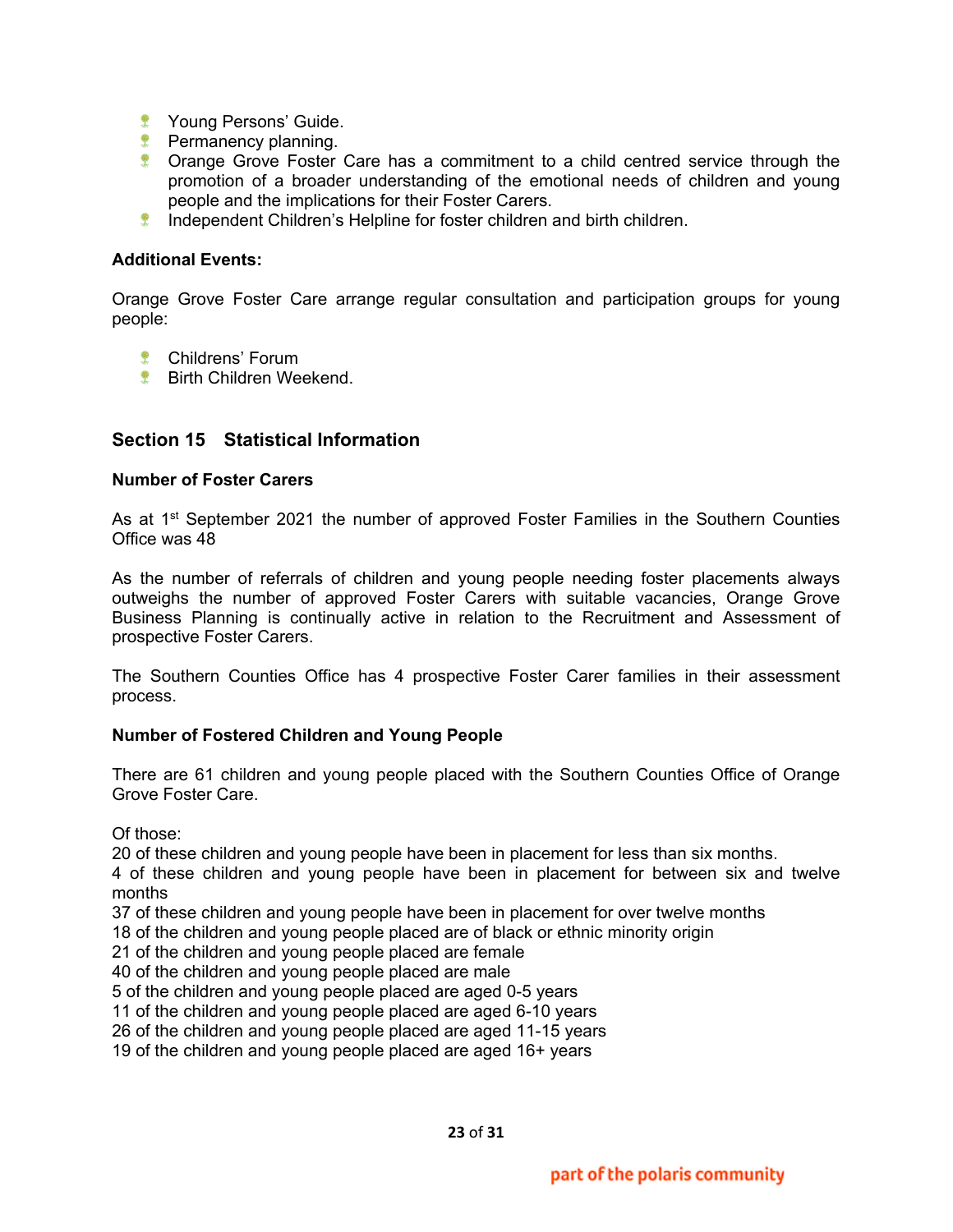## **Section 16 Outcomes**

Orange Grove Foster Care believes and is dedicated to ensure that:

- **Children and young people are appropriately matched into a suitable foster family.**
- $\bullet$  Children and young people are healthy and access leisure and health services.
- **Any health needs are understood and monitored.**
- **Children and young people are safe.**
- **EXEC** Foster Carers are appropriately recruited, trained, monitored and supervised.
- 壁 Children and young people achieve their full potential.
- All children in Care enjoy their experiences and develop self confidence.
- $\bullet$  All children in Care attend education and thrive to the best of their ability.
- The recruitment of staff and Foster Carers is focused on children and young people. 樂
- **Children and young people in Care are involved in decisions regarding their life.**
- $\bullet$  Children and young people are prepared for their future.

#### **Section 17 Quality Assurance**

Orange Grove Foster Care operates a dynamic quality assurance and continual improvement framework, with centralised and controlled policies and procedures, and a central source of controlled documentation, national information, advice and support.

Performance and objectives across the organisation are standardised, recorded, monitored and evaluated through evidenced data collection and analysis throughout all offices. This results in a robust and clear evaluation of working, best practice, standardisation and the achievement of positive outcomes.

The promotion of continual improvement throughout all aspects of the service increases quality awareness within our staff teams, experienced and dedicated foster carers and children placed with Orange Grove Foster Carers, who are supported to achieve positive outcomes.

In relation to Orange Grove Foster Panels we have a robust process for assessors to follow, to ensure every Form F achieves the standard required, with robust analysis, detailed information and all necessary completed checks. Form F's and all Panel paperwork is checked by the Registered Manager to ensure completeness, accuracy and compliance. It is then approved for Panel acceptance by liaison between the Panel Chair and Panel Advisor in advance of circulation to Panel Members. Any paperwork that is not Panel ready is immediately returned to the office for completion or removal from Panel if the compliance issues cannot be addressed in time. All Panel members are required to complete a Summary Sheet on all new assessments and reviews presented to Panel and forward this to the Panel Chair. The Summary Sheets help to monitor the quality of work submitted to Panel and Panels continual development. They also ensure that any issues, concerns and positives are identified prior to Panel and raised with the Chair, ADM and Panel Advisor as necessary. Panel Members also record on the Summary Sheets questions they would like to ask at Panel and the Chair will collate this information prior to Panel to ensure a smooth, efficient, effective and transparent process.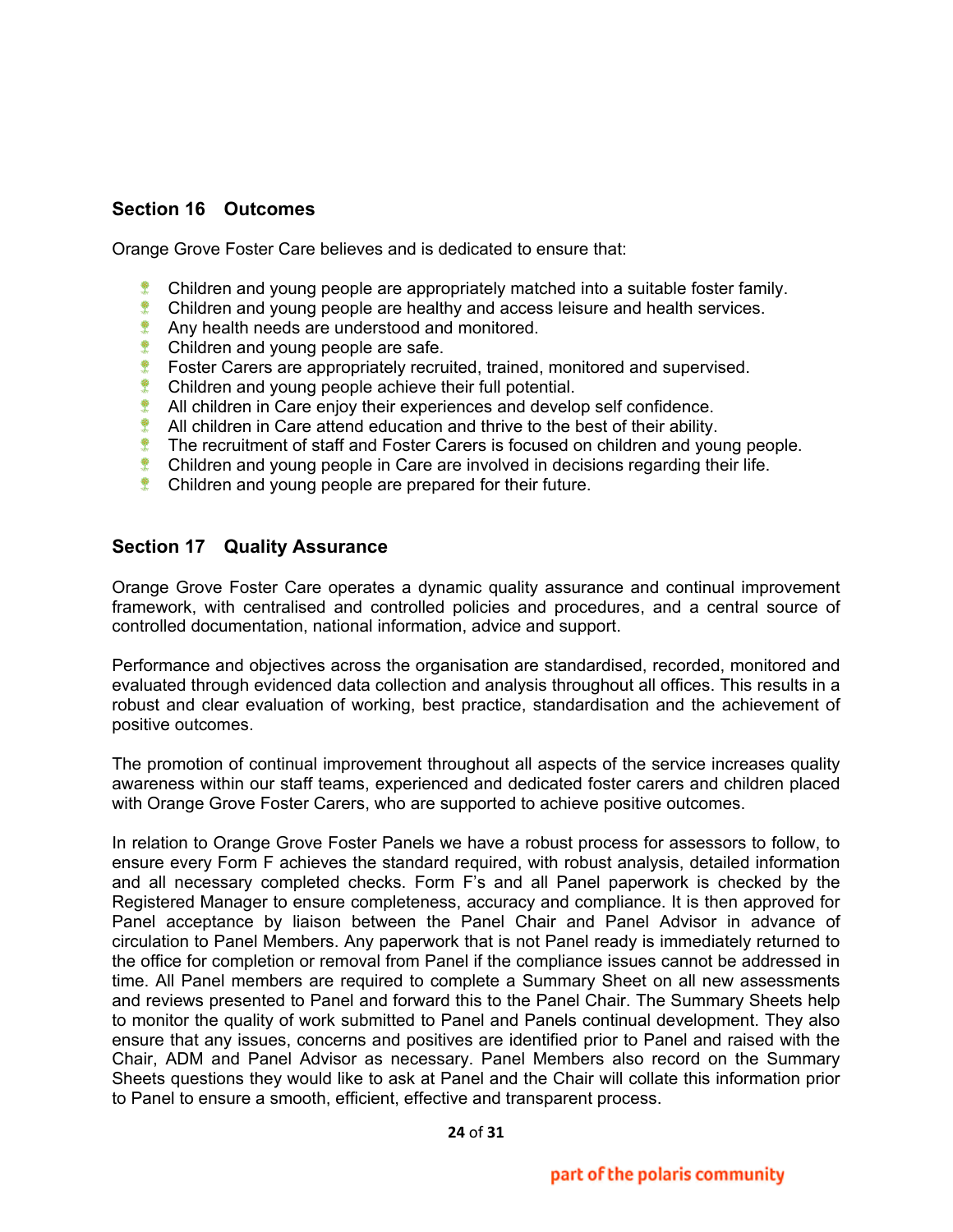Outcome of children and young people are monitored to review progress and outcomes.

## **Section 18 Complaints and Compliments**

A complaint is a form of consultation which may generally be defined as an expression of dissatisfaction with a service provided by the Agency, which requires a response. This might be an appropriate service, a decision-making process, the standard or quality of service, no service or inadequate service.

At their most extreme, complaints raise safeguarding concerns that require immediate statutory investigation. At a lower level, they provide valuable feedback about how services to children and young people can be improved. All complaints are treated seriously and proportionately. They must be reported and recorded clearly and quickly and passed on to the relevant manager for their urgent consideration at the first opportunity.

#### **Who can make a complaint or representation?**

- Children and young people placed with the Orange Grove carers and care leavers previously placed with the Agency carers;
- Foster Carers, staff members, Local Authorities or any other person who has had involvement with the Agency;
- Foster carers, birth parents, relatives or significant others on behalf of children fostered, as considered by the Agency to have sufficient interest in the child or young person.

A complaint can be made up to 12 months from the event giving rise to it. This time limit can be extended at the discretion of the Complaints Officer.

If the complainant wishes to remain anonymous, then the Agency may be unable to investigate the situation. If there is any indication of a child being at risk, the information will be passed on to the relevant Local Authority / notification to Ofsted..

Orange Grove welcomes the opportunity to reflect on practice and service provision to provide a safe and positive experience for children and young people with the Agency carers. The complaints procedure should offer a useful tool for indicating where our services may need improving; conversely compliments can indicate to us what we are doing well.

Orange Grove aspires that concerns, representations and complaints are resolved swiftly. The Agency will ensure that the person making a complaint is kept informed at all times of the progress of the procedure throughout, and that they are consistently treated with dignity and respect, with all staff members being open and courteous in their communication with the complainant.

Orange Grove will take account of the rights of the complainant, of their culture, disability, gender and method of communication when undertaking an investigation. Staff should be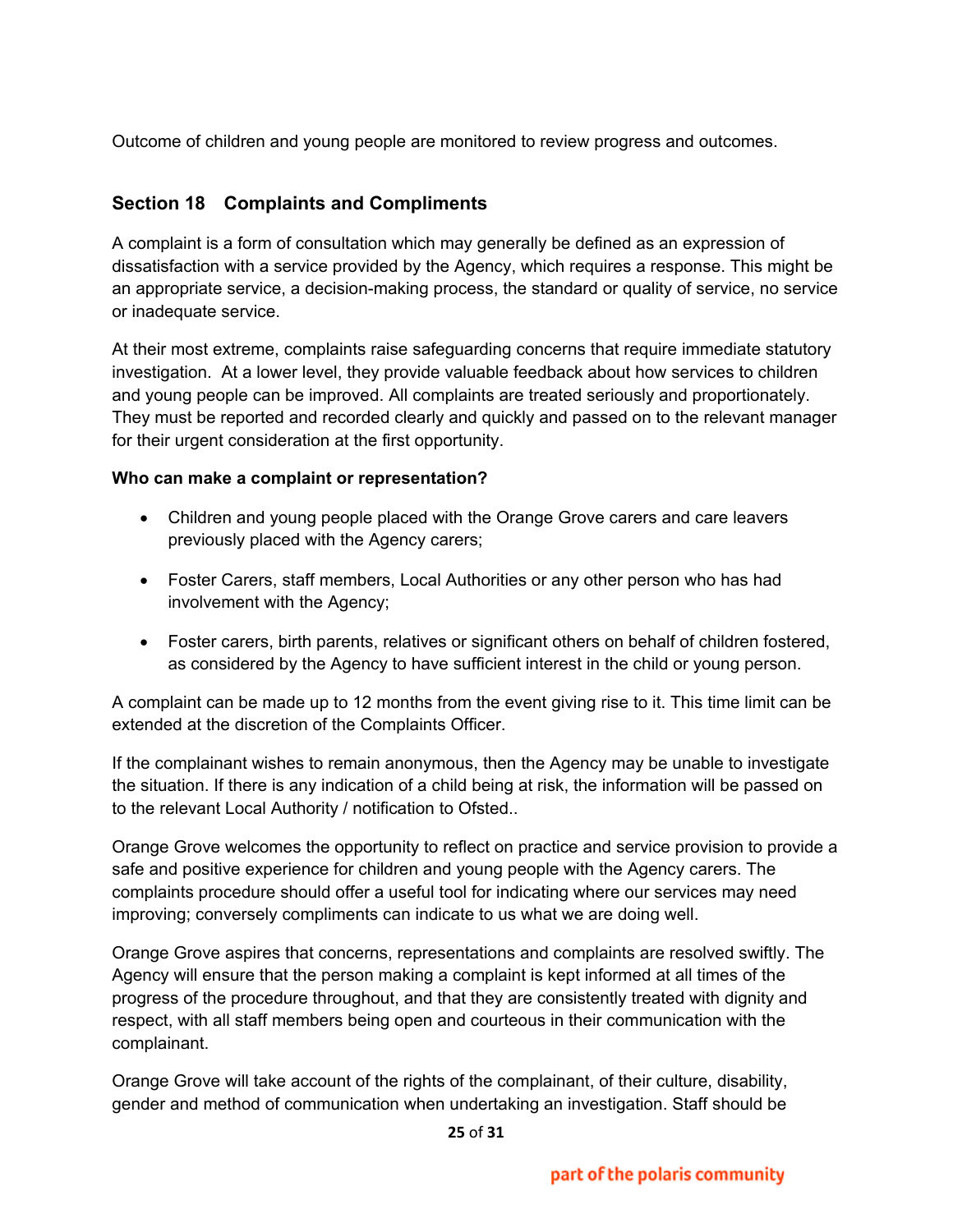especially sensitive to the needs of children with particular communication problems to ensure they receive equal access to the complaints procedures.

Orange Grove will manage all complaints in accordance with information sharing and data protection requirements. Records will be kept securely, with consideration to the importance of confidentiality.

All Complaints and Representations will be monitored by the Complaints Officer. The Complaints Officer must be advised of all matters regarding complaints or representations. The Complaints Officer will notify the Registered Manager where he / she is not already aware; the written record of all complaints / representations shall at all times be available to the Registered Manager.

The Complaints Officer will also report to the management team, complaints, representations and their outcomes so they may be used to further develop practice, policies and procedures.

No person subject to a complaint or representation shall take part in its consideration, unless considered appropriate by the Registered Manager.

Should a complaint or representation be received concerning the Registered Manager or Senior Manager, the Complaints Officer will appoint an independent person to undertake an investigation.

Orange Grove hopes that most things that someone is concerned about can be settled and resolved prior to embarking into the Complaints process, through discussion with the person they would ordinarily have most contact with, or through discussion with their line manager. Where a concern has been raised, in the event that such discussion does not provide the desired outcome, the individual should be consulted as to whether they wish the matter to be managed as a Representation or whether he / she wishes to proceed into the Complaints process. A copy of the Complaints, Representations and Compliments Policy and Procedure should be provided to the complainant to maximise clarity of process.

In the event of the individual wishing to embark on the Complaints process, the following stages of the procedure should be followed.

## **Stage 1: Informal Resolution**

Every opportunity shall be made for any complaint to be resolved at an early stage. At the outset, the complainant should be asked for their desired outcome.

A complaint is considered as made on the date on which it is first received by the Agency. Complaints may be submitted in writing or given verbally. Where given verbally, this must be recorded in writing by the recipient and dated.

The recipient of the Complaint is required to immediately inform the Complaints Officer, who will within 3 working days of being informed, provide written acknowledgement to the Complainant.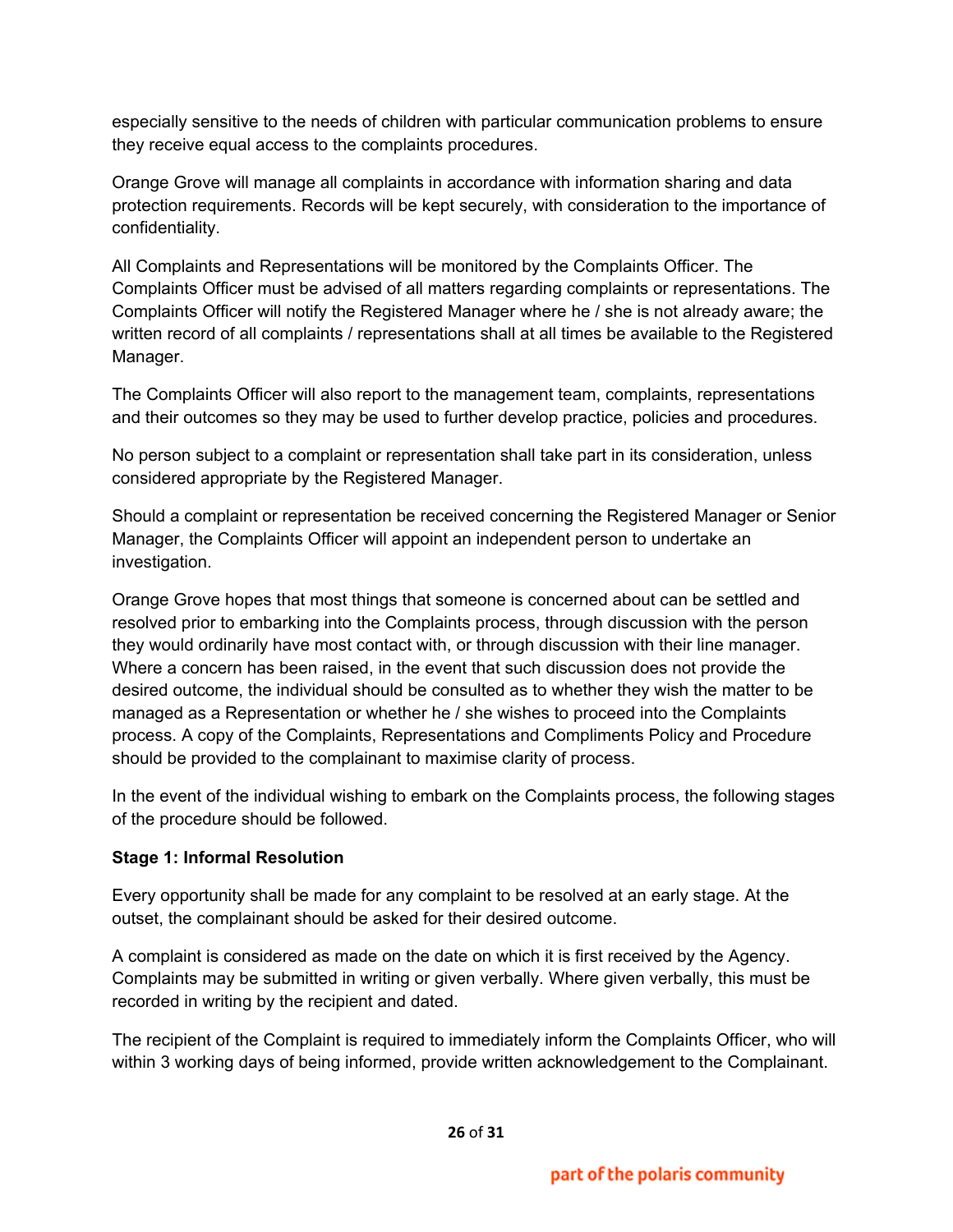Complaints will in the first instance be investigated within the Registration in an attempt to resolve the complaint informally. The person identified as the most appropriate to respond to the Complainant will be appointed to lead on the complaint at this stage and will discuss the complaint with the Complaints Officer.

The Complaints Officer should aim to conclude complaints being dealt with at Stage 1 within 10 working days of being notified of the complaint. This timescale may however be extended by mutual agreement by a further 10 working days if it is felt the Complaint can be satisfactorily dealt with informally but more time is needed. You may be contacted by telephone to discuss your complaint in more detail.

If the matter is resolved the Complaints Officer will be duly informed. The local Registration will provide a written response to the complainant confirming the agreed resolution and this will be copied to the Complaints Officer.

In the event that an Informal Resolution cannot be reached within the above timescales, the Complaints Officer will inform the complainant that he / she has the right to move on to Stage 2 if he / she so wishes. However, in circumstances where the complainant still wishes to continue within Stage 1 in order to reach Informal Resolution, the time period may be further extended to a maximum of a further 10 working days with the complainant's agreement or at his / her request.

If the complaint cannot be resolved informally at Stage 1, or if the Complaint is considered to be sufficiently serious to warrant a more formal investigation, Stage 2 of the Complaints process should be implemented.

## **Stage 2: Formal Investigation**

The complainant should contact the Complaints Officer either in writing or verbally, providing reasons why they are not satisfied with the outcome of Stage 1 of the Complaints procedure and that they wish to proceed to Stage 2.

Receipt will be acknowledged in writing by the Complaints Officer within seven working days, with a proposed plan of investigation, including an estimated timescale. In the event that the nature of the Complaint received and the desired outcome is not sufficiently apparent, this should be clarified by the Complaints Officer and may be sent to the complainant for confirmation.

Thereafter Stage 2 investigation shall, subject to accessibility of communication with the complainant, take no longer than 25 working days from the date of the start of the formal investigation. Occasionally, due to unforeseen circumstances, this deadline may not be met and in that event the complainant will be notified accordingly. Any extension to this timescale will be agreed with the Complaints Officer, taking into consideration the availability of the complainant and others who may be required to partake in the process of investigation.

Written confirmation of the outcome of the formal investigation shall be sent to the complainant within 10 working days of the completion of the investigation by the Complaints Officer.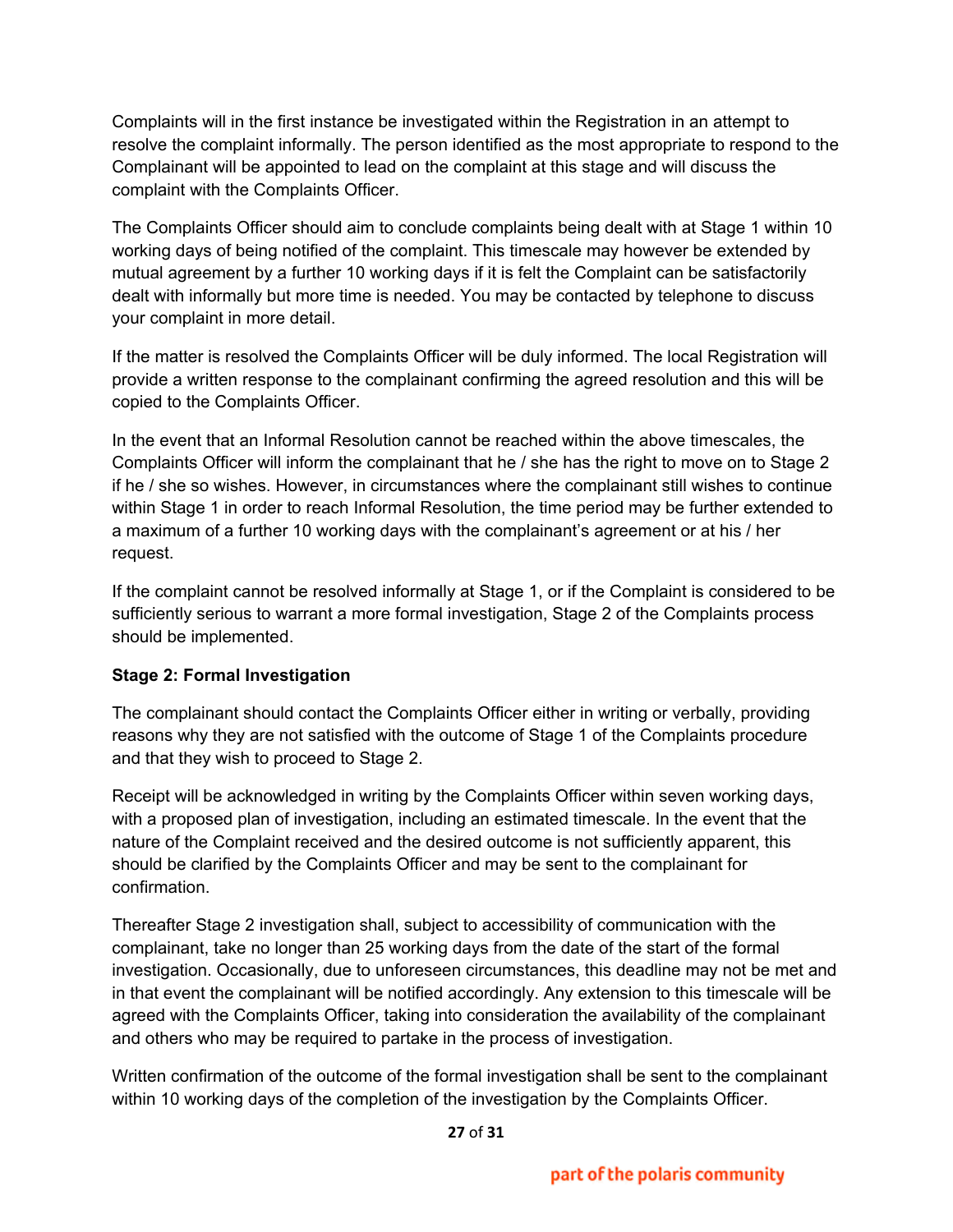The Complaints Officer will ensure that the complaint is properly investigated and will assign a lead investigator by whom the investigation will be conducted. The investigation will be undertaken by a suitably qualified employee which will ordinarily be the Registered Manager, unless the Registered Manager is the subject of the complaint, or has already been instrumental in response to the complaint under Stage 1. In such circumstances, a person suitably independent of the complaints process to date will be identified by the Complaints Officer to undertake the investigation. The Complaints Officer may be the appropriate person to complete an investigation.

The investigating officer will have access to:

- Content and context of the complaint made;
- Orange Grove Foster Care policies and procedures;
- Relevant file records (written consent to be provided by the complainant where the investigating officer is external to the Agency).

The complainant may bring a support person to any meeting convened, or in the case of a child or young person, they may attend with an advocate. The Complaints Officer should ensure that the complainant is adequately supported in the meeting and that detailed and accurate (though not verbatim) minutes are taken and kept.

All persons relevant to the complaint should be informed of the complaint and interviewed in order to provide explanation of their account of the matters complained against.

A meeting may be proposed involving both those complaining and those complained against, should this be deemed helpful in resolution of the complaint received. However this is not recommended where any persons involved are likely to feel intimidated.

On conclusion of the investigation, a written report shall be prepared by the person undertaking the investigation within 5 working days and sent to the Complaints Officer, which will incorporate the process of the investigation, findings of each point of the complaint (i.e. whether upheld or not upheld) recommendations of any actions required and learning outcomes.

The Complaints Officer will provide a written response to the Complaint within a further 5 working days. This should, as far as possible, answer all issues raised by the complainant, be as helpful as possible and apology provided for any shortcomings in the service found and what action the Agency intends to take as a result of the investigation into the Complaint.

Where the Complaint is in regard to an employee of the Agency, the HR Manager should be consulted prior to the written response being sent.

Those who are subject of the Complaint should be informed in writing of the outcome of the Complaint together with any actions arising.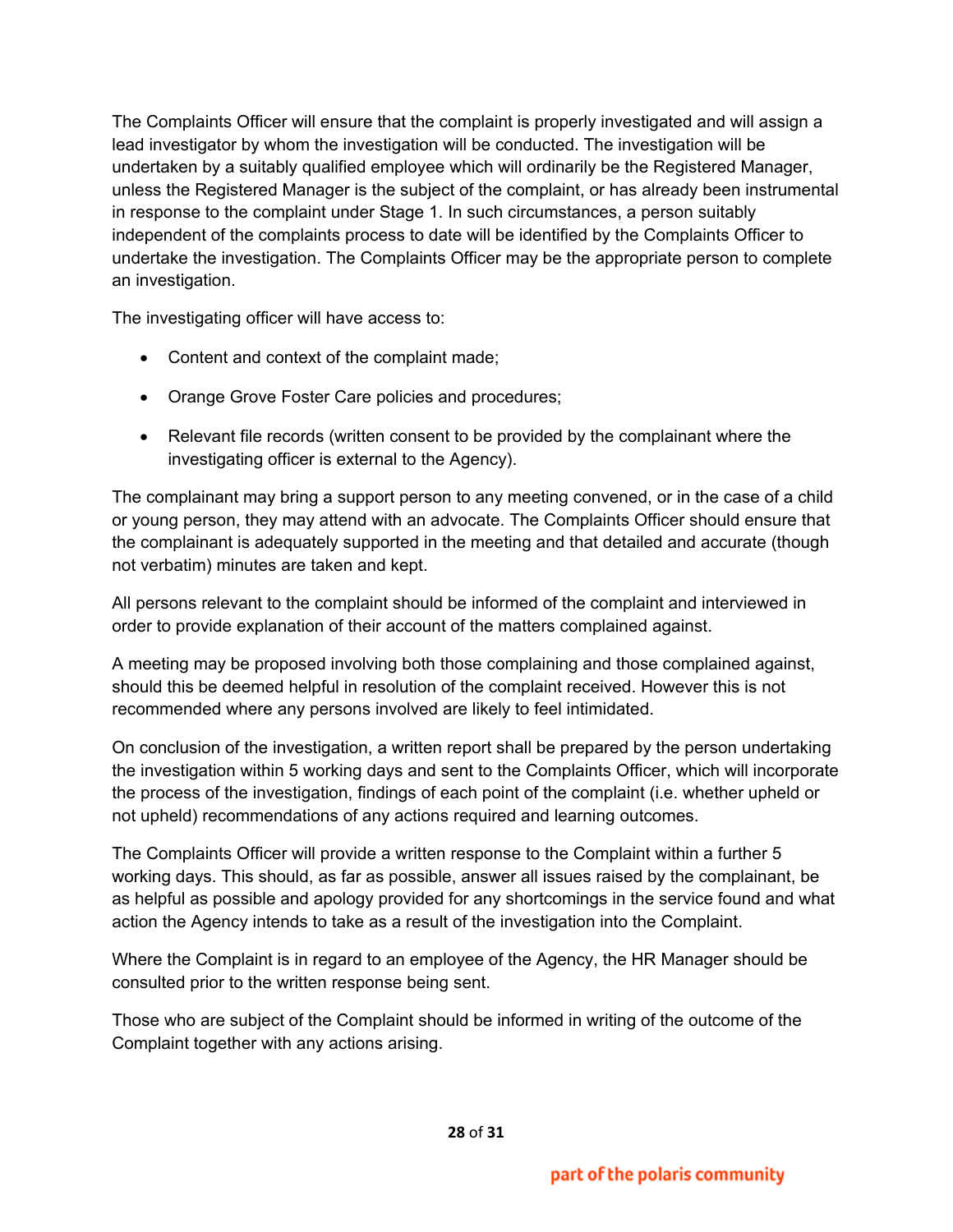In the event that the complainant raises additional matters at the point of requesting progression of the complaint to Stage 2, consideration should be given to seeking an outcome through a separate Stage 1 investigation for any such additional matters.

However, where agreement is reached between the complainant and the Complaints Officer, the additional matters may be incorporated into Stage 2.

## **Stage 3: Independent Investigation**

If the complainant continues to feel that their complaint has not been dealt with to their satisfaction, Stage 3 may be implemented. The complainant should inform the Complaints Officer, preferably in writing, that they wish to progress their complaint to Stage 3, within 28 days of receipt of written confirmation of the outcome of Stage 2, providing reasons why they are not satisfied with the outcome of Stage 2 of the procedure.

The Complaints Officer will acknowledge this request within 7 working days, with explanation of the process of independent investigation. The Complaints Officer will notify the Chief Operating Officer and Responsible Individual in writing of the complaint.

The Complaints Officer will liaise with the complainant with potential dates for the Panel Meeting subject to reasonable availability. This timescale is subject to ongoing communication with the complainant, unless agreed between the complainant and Complaints Officer that this period should be extended.

The Complaints Panel and Meeting will be convened within 30 working days, comprised of three people, to include an Agency Director and two persons independent of the Agency. One person should be assigned as Chair of the Panel by the Complaints Officer in order to contribute to the organisation of the Panel.

The Complaints Panel will consider any oral or written submissions and the process to date. All written materials must be made available to the members of the Complaints Panel a minimum of 5 working days in advance of the Panel Meeting.

The complainant may bring someone with them to support them at the Panel Meeting. A child or young person may bring an advocate who would also have the right to speak at the Panel.

The Panel will arrange for other relevant parties concerned with the complainant to attend as required. When the Panel has considered all information and views presented the Meeting will end.

The Panel will reach a decision within 24 hours of the meeting. The Panel will complete a written report of their investigation, which will include:

- The process and adequacy of the investigation prior to Stage 3;
- Findings on each of the complaints being investigated;
- Conclusions / outcomes reached;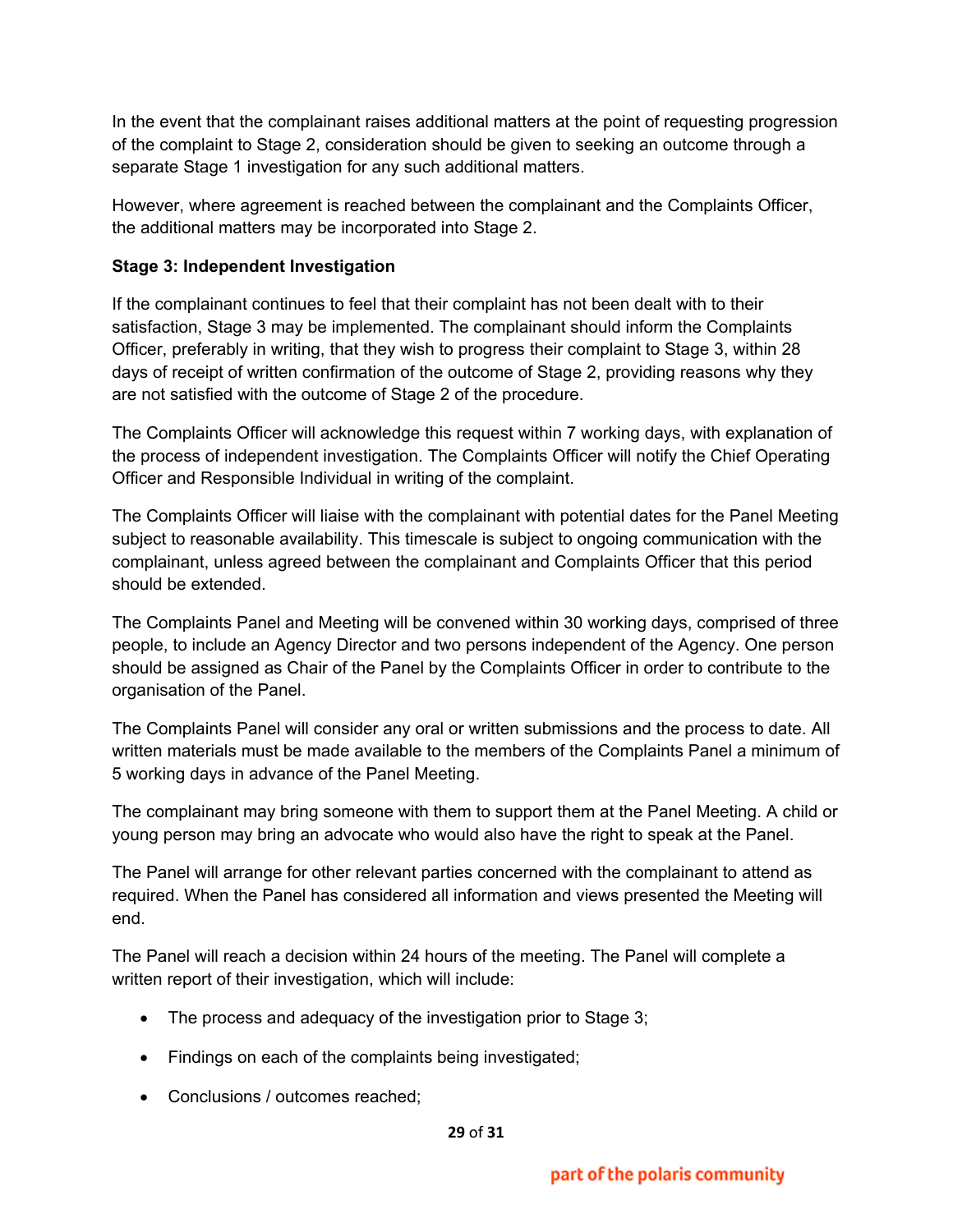• Recommendations of actions required / learning outcomes to be considered.

The Panel will communicate its decision and conclusions in writing to the Complaints Officer within 5 working days.

The Complaints Officer will write within 5 working days of receipt of the written Panel decision to the complainant setting out their proposals for resolving the complaint and consideration to learning outcomes.

## **Completion of Complaints Procedure**

Completion of Stage 3 marks the end of the Complaints Procedure. In the event that the complaint cannot be resolved through the above processes, to the satisfaction of all, the complainant may refer the matter to Ofsted.

## **Withdrawal of a Complaint**

The complaint may be withdrawn either verbally or in writing by the complainant. Orange Grove Foster Care must write to the complainant to confirm the withdrawal of the complaint. In such circumstances, it is good practice for the Agency to give consideration as to whether it wishes to continue to consider the issues that gave rise to the complaint and any consequent learning outcomes.

#### **Complaint Monitoring**

The Complaints Officer and Registered Manager shall keep a register of all complaints that records details of complaints and their resolutions.

Details of any investigation into a complaint or representation regarding a foster carer will be made available for information to the Agency Fostering Panel.

## **Carer Allegation**

Children can be subjected to abuse by those who work with them in any and every setting. All allegations of abuse or maltreatment of children by a professional, staff member, Foster Carer, or any other person in contact with children will be taken seriously by Orange Grove Foster Care and treated in accordance with current procedures. Orange Grove Foster Care has a clear Carer Allegation support system.

## **Whistle-Blowing**

Orange Grove Foster Care aims to nurture an environment for children, young people, foster carers and staff and all others relevant to the care of children and young people placed to feel able to raise issues and draw attention to gaps in service provision without fear of reprisal. The Agency has a Whistleblowing Policy for reporting circumstances that may arise where foster carers or employees feel unable to raise concerns because they feel there is reasonable doubt that these would be dealt with sufficiently.

## **Compliments**